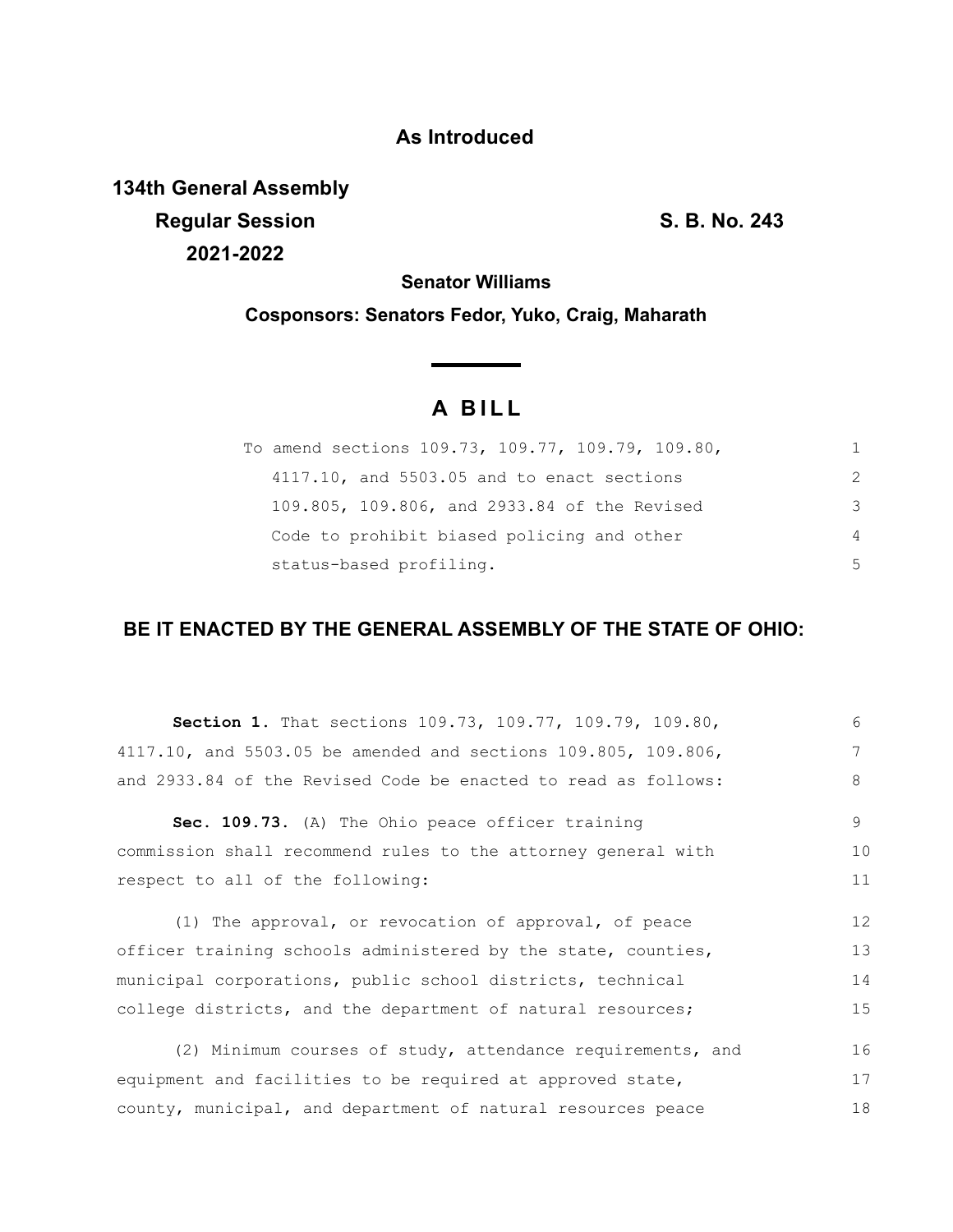(3) Minimum qualifications for instructors at approved state, county, municipal, and department of natural resources peace officer training schools;

(4) The requirements of minimum basic training that peace officers appointed to probationary terms shall complete before being eligible for permanent appointment, which requirements shall include training in the handling of the offense of domestic violence, other types of domestic violence-related offenses and incidents, and protection orders and consent agreements issued or approved under section 2919.26 or 3113.31 of the Revised Code; crisis intervention training; and training in the handling of missing children and child abuse and neglect cases; and training in handling violations of section 2905.32 of the Revised Code; training in performing law enforcement duties and handling law enforcement matters without engaging in biased policing or status-based profiling as described in divisions (B) and (C) of section 2933.84 of the Revised Code; and the time within which such basic training shall be completed following appointment to a probationary term; 23 24 25 26 27 28 29 30 31 32 33 34 35 36 37 38

(5) The requirements of minimum basic training that peace officers not appointed for probationary terms but appointed on other than a permanent basis shall complete in order to be eligible for continued employment or permanent appointment, which requirements shall include training in the handling of the offense of domestic violence, other types of domestic violencerelated offenses and incidents, and protection orders and consent agreements issued or approved under section 2919.26 or 3113.31 of the Revised Code $\tau_L$  crisis intervention training, and; training in the handling of missing children and child abuse and 39 40 41 42 43 44 45 46 47 48

19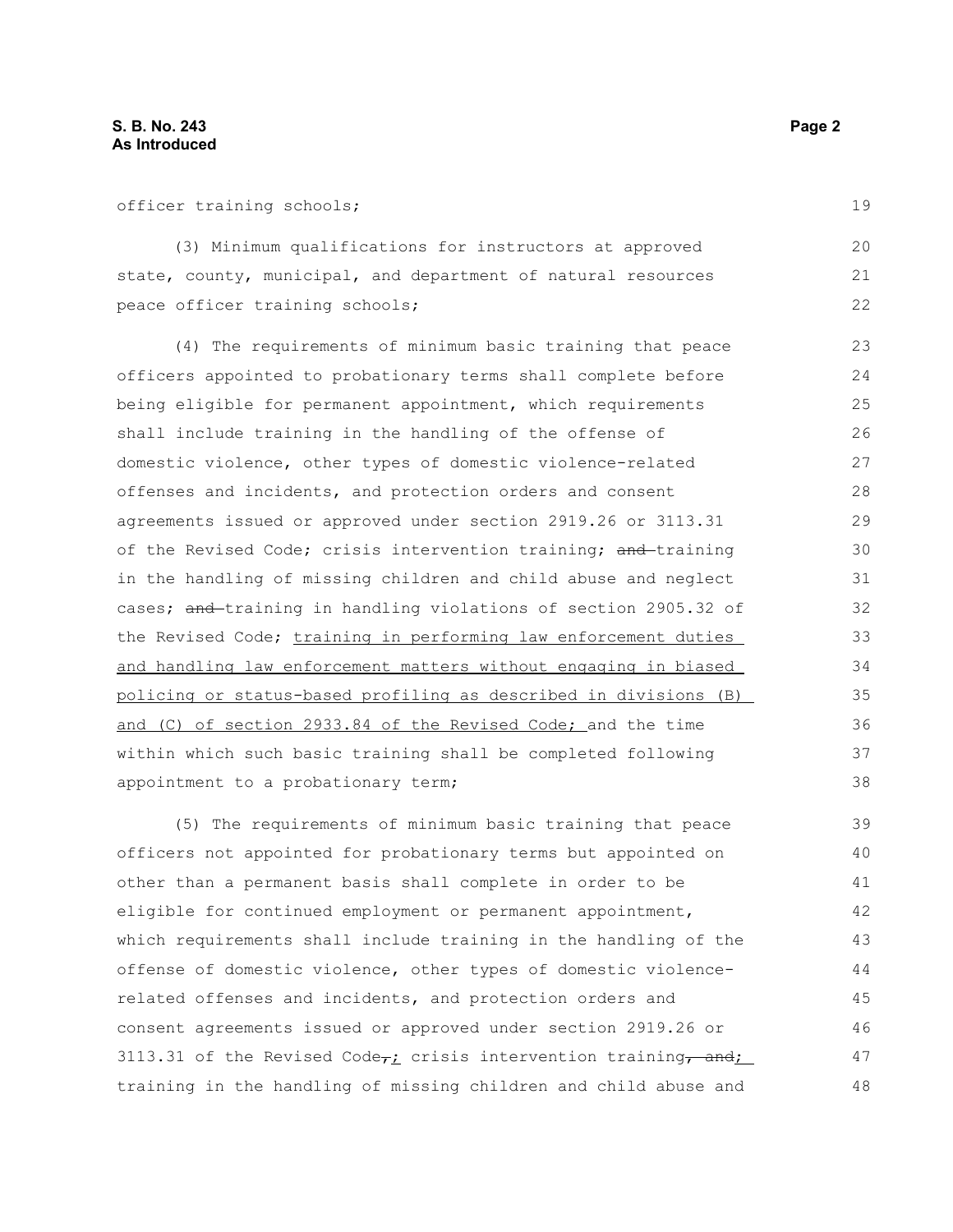neglect cases, and; training in handling violations of section 2905.32 of the Revised Code $\tau$ ; training in performing law enforcement duties and handling law enforcement matters without engaging in biased policing or status-based profiling as described in divisions (B) and (C) of section 2933.84 of the Revised Code; and the time within which such basic training shall be completed following appointment on other than a permanent basis; (6) Categories or classifications of advanced in-service training programs for peace officers, including programs in the handling of the offense of domestic violence, other types of domestic violence-related offenses and incidents, and protection orders and consent agreements issued or approved under section 2919.26 or 3113.31 of the Revised Code<sub>r</sub>; in crisis interventionand; in the handling of missing children and child abuse and neglect cases, and; in handling violations of section 2905.32 of the Revised Code<sub>r</sub>; training in performing law enforcement duties 49 50 51 52 53 54 55 56 57 58 59 60 61 62 63 64 65 66

and handling law enforcement matters without engaging in biased policing or status-based profiling as described in divisions (B) and (C) of section 2933.84 of the Revised Code; and minimum courses of study and attendance requirements with respect to such categories or classifications;

(7) Permitting persons, who are employed as members of a campus police department appointed under section 1713.50 of the Revised Code; who are employed as police officers by a qualified nonprofit corporation police department pursuant to section 1702.80 of the Revised Code; who are appointed and commissioned as bank, savings and loan association, savings bank, credit union, or association of banks, savings and loan associations, savings banks, or credit unions police officers, as railroad police officers, or as hospital police officers pursuant to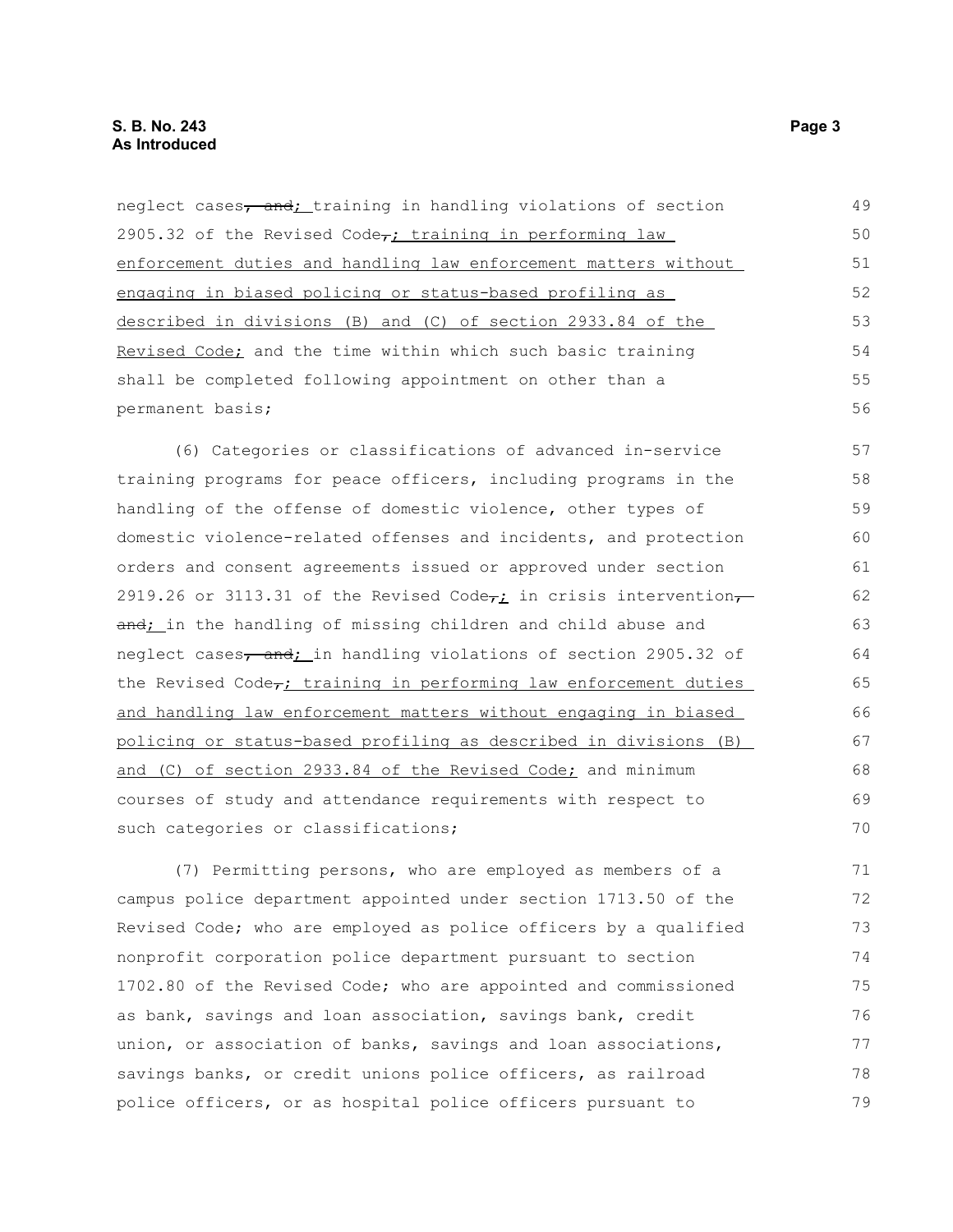sections 4973.17 to 4973.22 of the Revised Code; or who are appointed and commissioned as amusement park police officers pursuant to section 4973.17 of the Revised Code, to attend approved peace officer training schools, including the Ohio peace officer training academy, and to receive certificates of satisfactory completion of basic training programs, if the private college or university that established the campus police department; qualified nonprofit corporation police department; bank, savings and loan association, savings bank, credit union, or association of banks, savings and loan associations, savings banks, or credit unions; railroad company; hospital; or amusement park sponsoring the police officers pays the entire cost of the training and certification and if trainee vacancies are available; 80 81 82 83 84 85 86 87 88 89 90 91 92 93

(8) Permitting undercover drug agents to attend approved peace officer training schools, other than the Ohio peace officer training academy, and to receive certificates of satisfactory completion of basic training programs, if, for each undercover drug agent, the county, township, or municipal corporation that employs that undercover drug agent pays the entire cost of the training and certification; 94 95 96 97 98 99 100

(9)(a) The requirements for basic training programs for bailiffs and deputy bailiffs of courts of record of this state and for criminal investigators employed by the state public defender that those persons shall complete before they may carry a firearm while on duty; 101 102 103 104 105

(b) The requirements for any training received by a bailiff or deputy bailiff of a court of record of this state or by a criminal investigator employed by the state public defender prior to June 6, 1986, that is to be considered equivalent to 106 107 108 109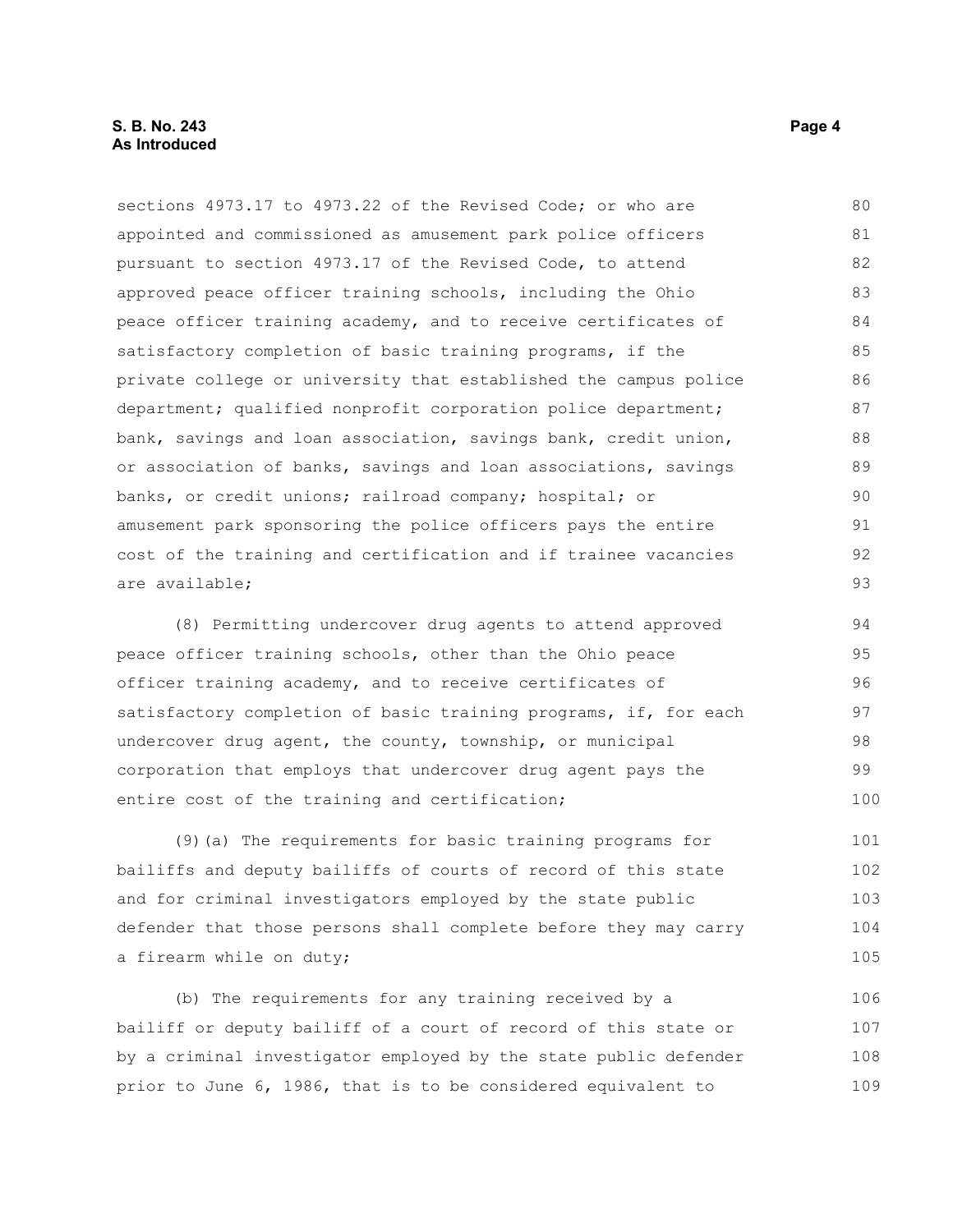the training described in division (A)(9)(a) of this section. (10) Establishing minimum qualifications and requirements for certification for dogs utilized by law enforcement agencies; (11) Establishing minimum requirements for certification of persons who are employed as correction officers in a fullservice jail, five-day facility, or eight-hour holding facility or who provide correction services in such a jail or facility; (12) Establishing requirements for the training of humane society agents under section 1717.061 of the Revised Code, including, without limitation, a requirement that the agents receive instruction on traditional animal husbandry methods and training techniques, including customary owner-performed practices; (13) Permitting tactical medical professionals to attend approved peace officer training schools, including the Ohio peace officer training academy, to receive training of the type described in division (A)(14) of this section and to receive certificates of satisfactory completion of training programs described in that division; (14) The requirements for training programs that tactical medical professionals shall complete to qualify them to carry firearms while on duty under section 109.771 of the Revised Code, which requirements shall include at least the firearms training specified in division (A) of section 109.748 of the Revised Code; (15) Procedures and requirements for a portion of basic 110 111 112 113 114 115 116 117 118 119 120 121 122 123 124 125 126 127 128 129 130 131 132 133 134 135

with civilians during traffic stops and other in-person encounters as specified in division (B)(4) of section 109.803 of 137 138

training that peace officers complete in proper interactions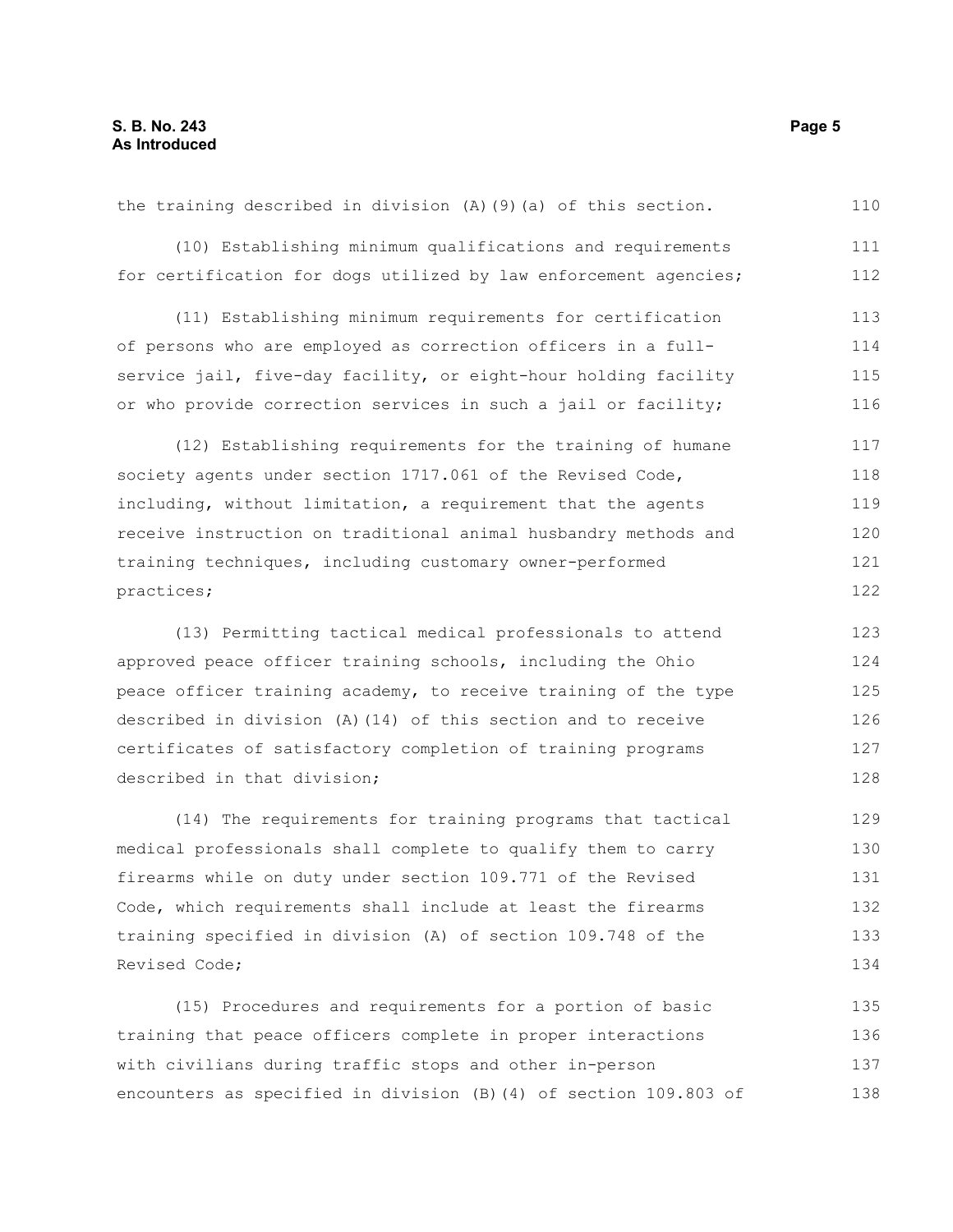the Revised Code and including the topics of instruction listed for active duty peace officers under divisions (B)(4)(a) to (d) of that section. 139 140 141

(B) The commission shall appoint an executive director, with the approval of the attorney general, who shall hold office during the pleasure of the commission. The executive director shall perform such duties assigned by the commission. The executive director shall receive a salary fixed pursuant to Chapter 124. of the Revised Code and reimbursement for expenses within the amounts available by appropriation. The executive director may appoint officers, employees, agents, and consultants as the executive director considers necessary, prescribe their duties, and provide for reimbursement of their expenses within the amounts available for reimbursement by appropriation and with the approval of the commission. 142 143 144 145 146 147 148 149 150 151 152 153

(C) The commission may do all of the following:

(1) Recommend studies, surveys, and reports to be made by the executive director regarding the carrying out of the objectives and purposes of sections 109.71 to 109.77 of the Revised Code; 155 156 157 158

(2) Visit and inspect any peace officer training school that has been approved by the executive director or for which application for approval has been made; 159 160 161

(3) Make recommendations, from time to time, to the executive director, the attorney general, and the general assembly regarding the carrying out of the purposes of sections 109.71 to 109.77 of the Revised Code; 162 163 164 165

(4) Report to the attorney general from time to time, and to the governor and the general assembly at least annually, 166 167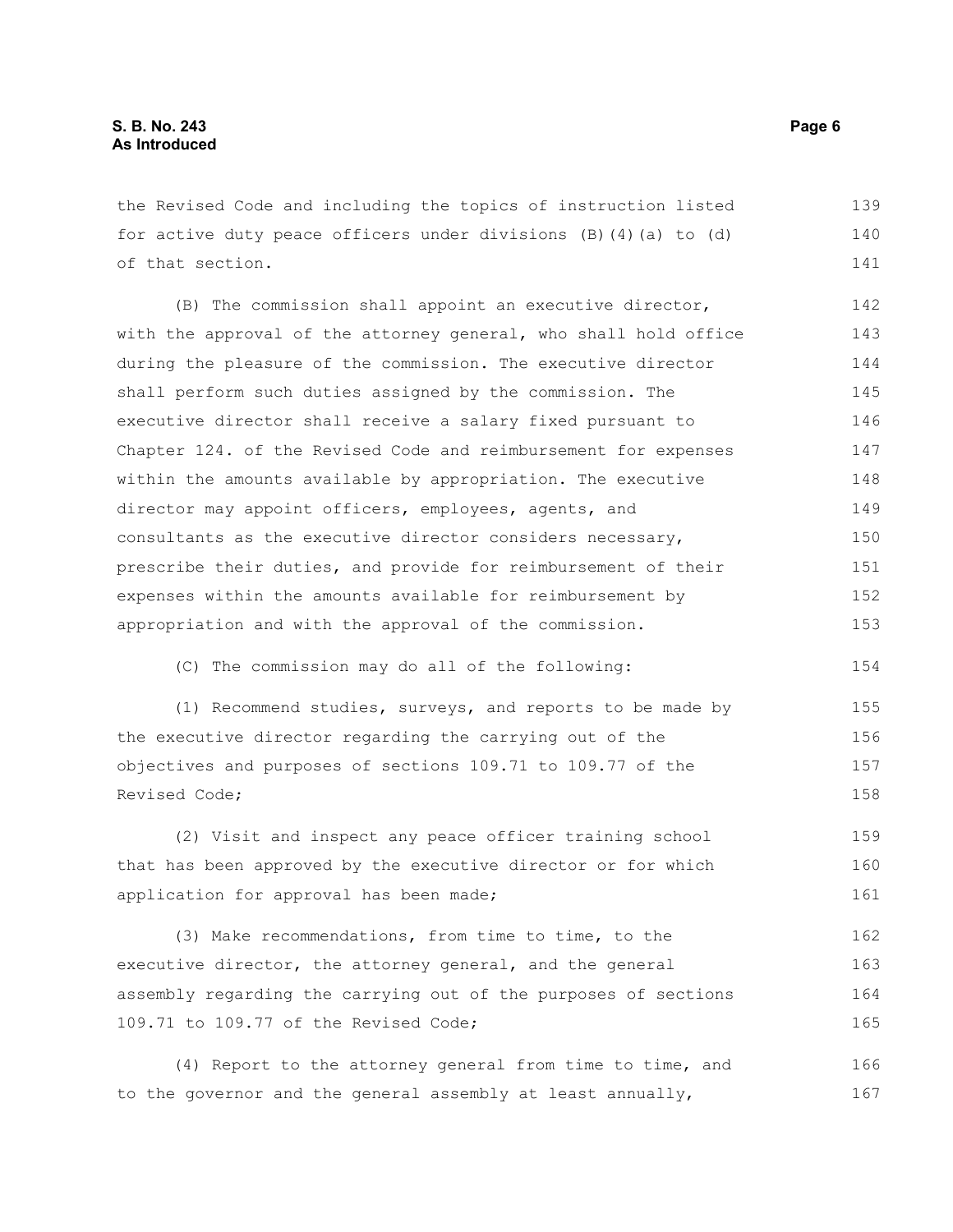| concerning the activities of the commission;                     | 168 |
|------------------------------------------------------------------|-----|
| (5) Establish fees for the services the commission offers        | 169 |
| under sections 109.71 to 109.79 of the Revised Code, including,  | 170 |
| but not limited to, fees for training, certification, and        | 171 |
| testing;                                                         | 172 |
| (6) Perform such other acts as are necessary or                  | 173 |
| appropriate to carry out the powers and duties of the commission | 174 |
| as set forth in sections 109.71 to 109.77 of the Revised Code.   | 175 |
| (D) In establishing the requirements, under division (A)         | 176 |
| (12) of this section, the commission may consider any portions   | 177 |
| of the curriculum for instruction on the topic of animal         | 178 |
| husbandry practices, if any, of the Ohio state university        | 179 |
| college of veterinary medicine. No person or entity that fails   | 180 |
| to provide instruction on traditional animal husbandry methods   | 181 |
| and training techniques, including customary owner-performed     | 182 |
| practices, shall qualify to train a humane society agent for     | 183 |
| appointment under section 1717.06 of the Revised Code.           | 184 |
| Sec. 109.77. (A) As used in this section:                        | 185 |
| (1) "Felony" has the same meaning as in section 109.511 of       | 186 |
| the Revised Code.                                                | 187 |
| (2) "Companion animal" has the same meaning as in section        | 188 |
| 959.131 of the Revised Code.                                     | 189 |
| (B) (1) Notwithstanding any general, special, or local law       | 190 |
| or charter to the contrary, and except as otherwise provided in  | 191 |
| this section, no person shall receive an original appointment on | 192 |
| a permanent basis as any of the following unless the person      | 193 |
| previously has been awarded a certificate by the executive       | 194 |

director of the Ohio peace officer training commission attesting

to the person's satisfactory completion of an approved state,

concerning the activities of the commission;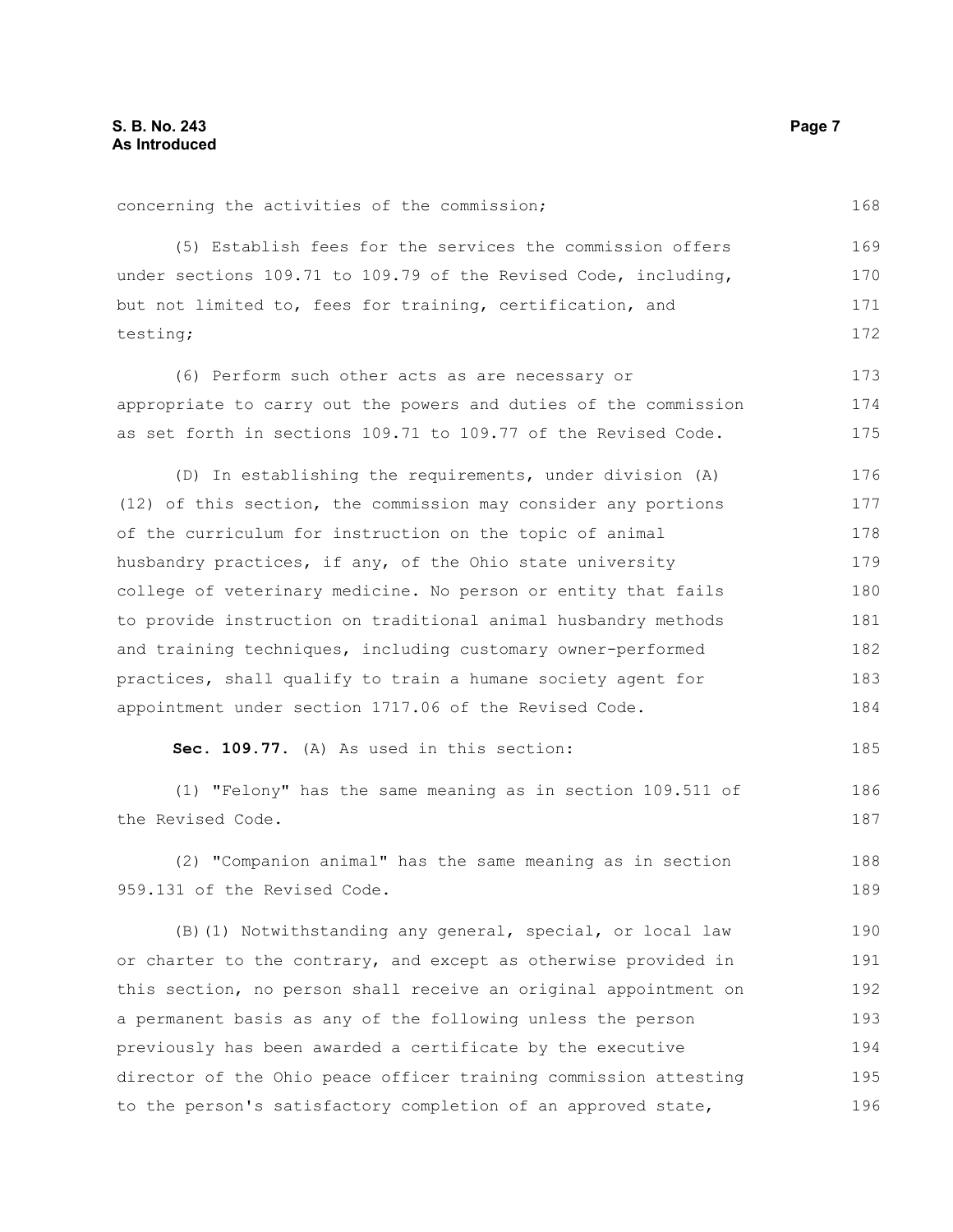county, municipal, or department of natural resources peace officer basic training program: (a) A peace officer of any county, township, municipal corporation, regional transit authority, or metropolitan housing authority; (b) A natural resources law enforcement staff officer, forest-fire investigator, wildlife officer, or natural resources officer of the department of natural resources; (c) An employee of a park district under section 511.232 or 1545.13 of the Revised Code; (d) An employee of a conservancy district who is designated pursuant to section 6101.75 of the Revised Code; (e) A state university law enforcement officer; (f) A special police officer employed by the department of mental health and addiction services pursuant to section 5119.08 of the Revised Code or the department of developmental disabilities pursuant to section 5123.13 of the Revised Code; (g) An enforcement agent of the department of public safety whom the director of public safety designates under section 5502.14 of the Revised Code; (h) A special police officer employed by a port authority under section 4582.04 or 4582.28 of the Revised Code; (i) A special police officer employed by a municipal corporation at a municipal airport, or other municipal air navigation facility, that has scheduled operations, as defined in section 119.3 of Title 14 of the Code of Federal Regulations, 14 C.F.R. 119.3, as amended, and that is required to be under a security program and is governed by aviation security rules of 197 198 199 200 201 202 203 204 205 206 207 208 209 210 211 212 213 214 215 216 217 218 219 220 221 222 223 224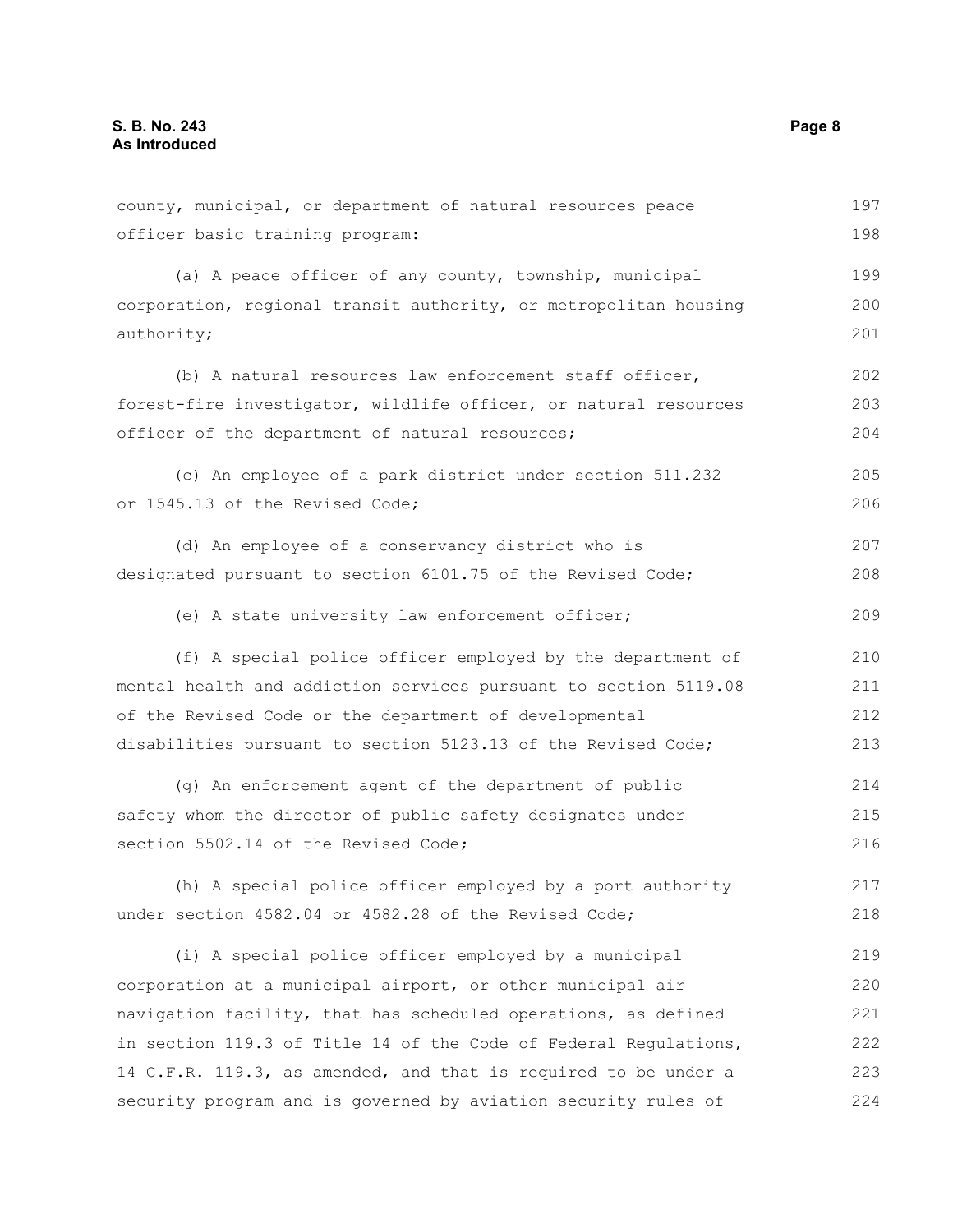the transportation security administration of the United States department of transportation as provided in Parts 1542. and 1544. of Title 49 of the Code of Federal Regulations, as amended; 225 226 227 228

(j) A gaming agent employed under section 3772.03 of the Revised Code. 229 230

(2) Every person who is appointed on a temporary basis or for a probationary term or on other than a permanent basis as any of the following shall forfeit the appointed position unless the person previously has completed satisfactorily or, within the time prescribed by rules adopted by the attorney general pursuant to section 109.74 of the Revised Code, satisfactorily completes a state, county, municipal, or department of natural resources peace officer basic training program for temporary or probationary officers and is awarded a certificate by the director attesting to the satisfactory completion of the program: 231 232 233 234 235 236 237 238 239 240 241

(a) A peace officer of any county, township, municipal corporation, regional transit authority, or metropolitan housing authority; 242 243 244

(b) A natural resources law enforcement staff officer, park officer, forest officer, preserve officer, wildlife officer, or state watercraft officer of the department of natural resources; 245 246 247 248

(c) An employee of a park district under section 511.232 or 1545.13 of the Revised Code; 249 250

(d) An employee of a conservancy district who is designated pursuant to section 6101.75 of the Revised Code; 251 252

(e) A special police officer employed by the department of 253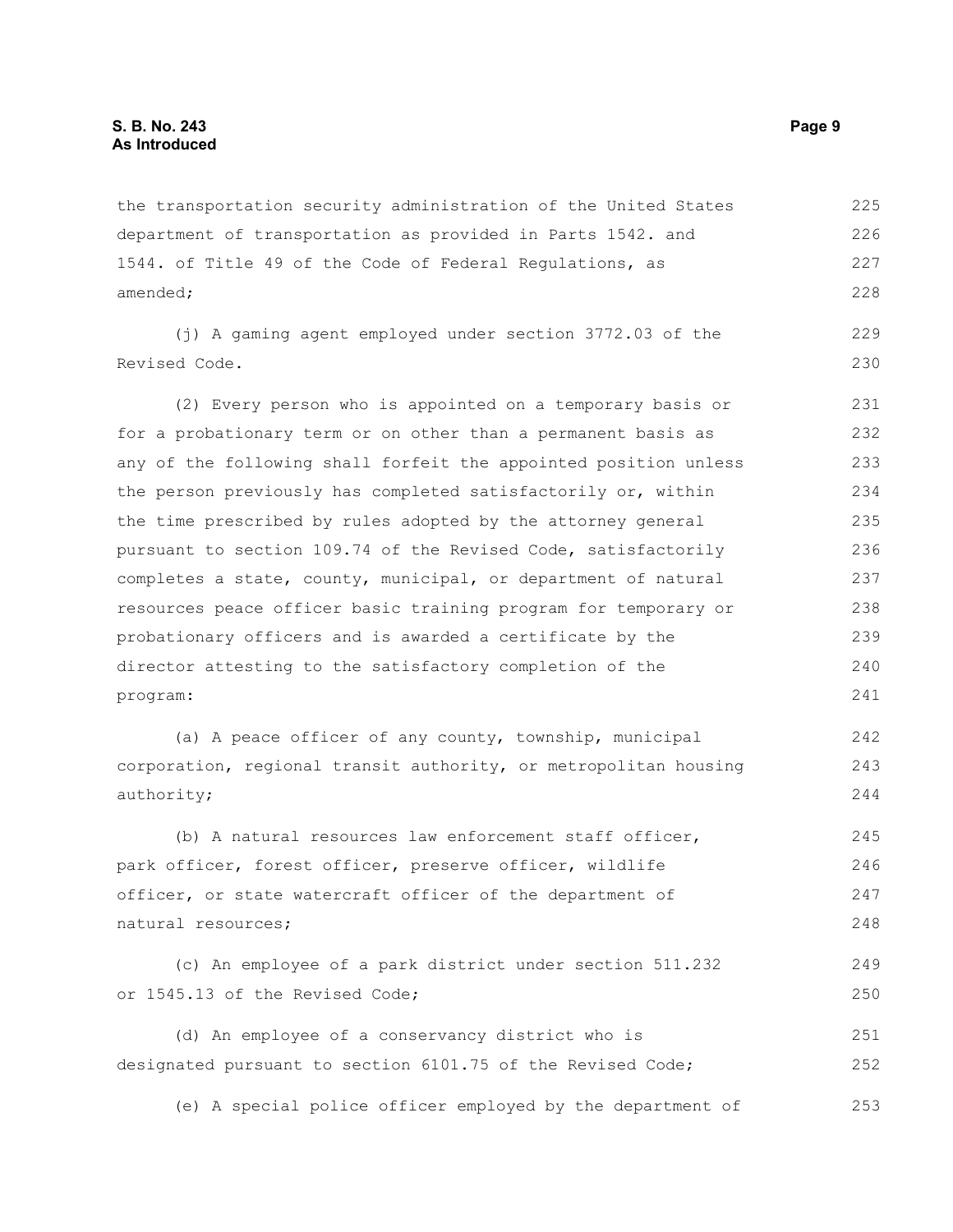#### **S. B. No. 243 Page 10 As Introduced**

mental health and addiction services pursuant to section 5119.08 of the Revised Code or the department of developmental disabilities pursuant to section 5123.13 of the Revised Code; (f) An enforcement agent of the department of public safety whom the director of public safety designates under section 5502.14 of the Revised Code: (g) A special police officer employed by a port authority under section 4582.04 or 4582.28 of the Revised Code; (h) A special police officer employed by a municipal corporation at a municipal airport, or other municipal air navigation facility, that has scheduled operations, as defined in section 119.3 of Title 14 of the Code of Federal Regulations, 14 C.F.R. 119.3, as amended, and that is required to be under a security program and is governed by aviation security rules of the transportation security administration of the United States department of transportation as provided in Parts 1542. and 1544. of Title 49 of the Code of Federal Regulations, as amended. (3) For purposes of division (B) of this section, a state, county, municipal, or department of natural resources peace officer basic training program, regardless of whether the program is to be completed by peace officers appointed on a permanent or temporary, probationary, or other nonpermanent basis, shall include training in the handling of the offense of domestic violence, other types of domestic violence-related offenses and incidents, and protection orders and consent 254 255 256 257 258 259 260 261 262 263 264 265 266 267 268 269 270 271 272 273 274 275 276 277 278 279

agreements issued or approved under section 2919.26 or 3113.31 of the Revised Code $\tau_i$  crisis intervention training, training, in accordance with the rules adopted under section 109.805 of the Revised Code, in performing law enforcement duties and 280 281 282 283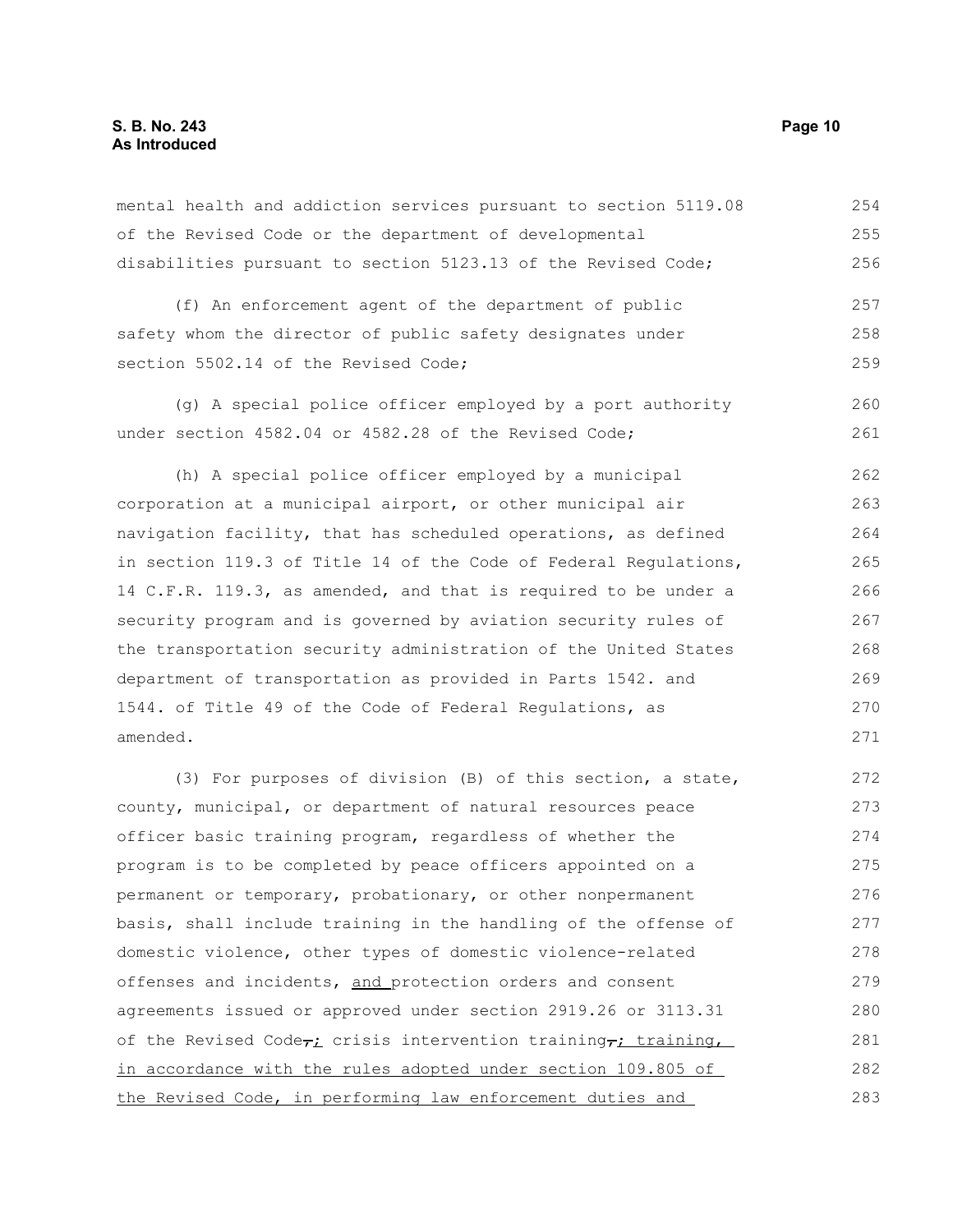| handling law enforcement matters without engaging in biased      |
|------------------------------------------------------------------|
| policing or status-based profiling as described in divisions (B) |
| and (C) of section 2933.84 of the Revised Code; and training on  |
| companion animal encounters and companion animal behavior. The   |
| requirement to complete training in the handling of the offense  |

and (C) of section 2933.84 of the Revised Code; companion animal encounters and companion anima requirement to complete training in the handling of the offense of domestic violence, other types of domestic violence-related offenses and incidents, and protection orders and consent agreements issued or approved under section 2919.26 or 3113.31 of the Revised Code does not apply to any person serving as a peace officer on March  $27$ , 1979, and the requirement to complete training in crisis intervention does not apply to any person serving as a peace officer on April 4, 1985, and the requirement to complete training in performing law enforcement duties and handling law enforcement matters without engaging in biased policing or status-based profiling, as described in divisions (B) and (C) of section 2933.84 of the Revised Code, does not apply to any person serving as a peace officer on the effective date of this amendment. Any person who is serving as a peace officer on April 4, 1985, who terminates that employment after that date, and who subsequently is hired as a peace officer by the same or another law enforcement agency shall complete training in crisis intervention as prescribed by rules adopted by the attorney general pursuant to section 109.742 of the Revised Code. Any person who is serving as a peace officer on the effective date of this amendment who terminates that employment after that date and who subsequently is hired as a peace officer by the same or another law enforcement agency shall complete training in performing law enforcement duties and handling law enforcement matters without engaging in biased policing or status-based profiling as described in divisions (B) and (C) of section 2933.84 of the Revised Code, as prescribed by rules adopted by the attorney general pursuant to section 286 287 288 289 290 291 292 293 294 295 296 297 298 299 300 301 302 303 304 305 306 307 308 309 310 311 312 313 314 315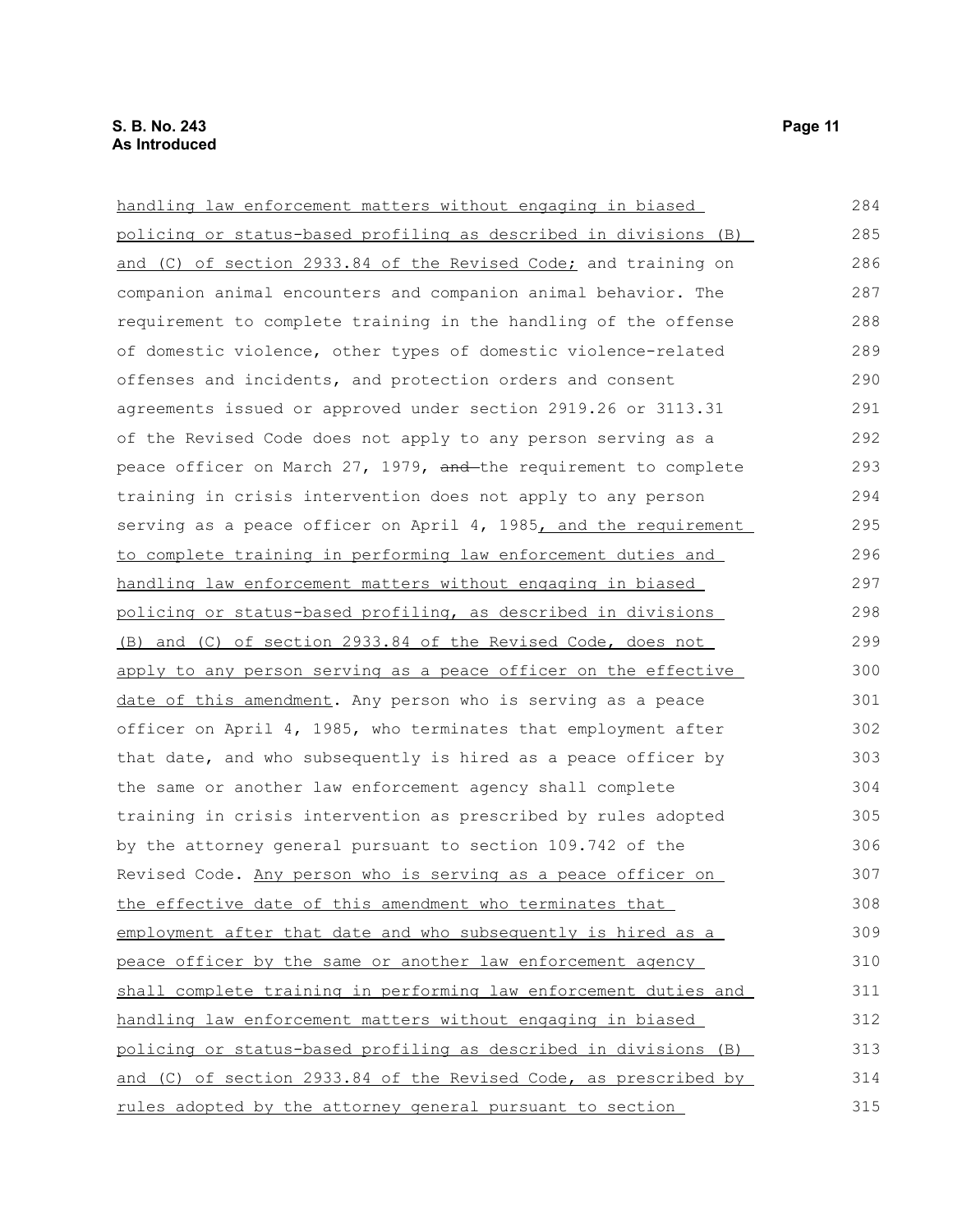109.805 of the Revised Code. No peace officer shall have employment as a peace officer terminated and then be reinstated with intent to circumvent this section. (4) Division (B) of this section does not apply to any person serving on a permanent basis on March 28, 1985, as a park officer, forest officer, preserve officer, wildlife officer, or state watercraft officer of the department of natural resources or as an employee of a park district under section 511.232 or 1545.13 of the Revised Code, to any person serving on a permanent basis on March 6, 1986, as an employee of a conservancy district designated pursuant to section 6101.75 of the Revised Code, to any person serving on a permanent basis on January 10, 1991, as a preserve officer of the department of natural resources, to any person employed on a permanent basis on July 2, 1992, as a special police officer by the department of mental health and addiction services pursuant to section 5119.08 of the Revised Code or by the department of developmental disabilities pursuant to section 5123.13 of the Revised Code, to any person serving on a permanent basis on May 17, 2000, as a special police officer employed by a port authority under section 4582.04 or 4582.28 of the Revised Code, to any person serving on a permanent basis on March 19, 2003, as a special police officer employed by a municipal corporation at a municipal airport or other municipal air navigation facility described in division (A)(19) of section 109.71 of the Revised Code, to any person serving on a permanent basis on June 19, 1978, as a state university law enforcement officer pursuant to section 3345.04 of the Revised Code and who, immediately prior to June 19, 1978, was serving as a special police officer designated under authority of that section, or to any person 316 317 318 319 320 321 322 323 324 325 326 327 328 329 330 331 332 333 334 335 336 337 338 339 340 341 342 343 344 345

serving on a permanent basis on September 20, 1984, as a liquor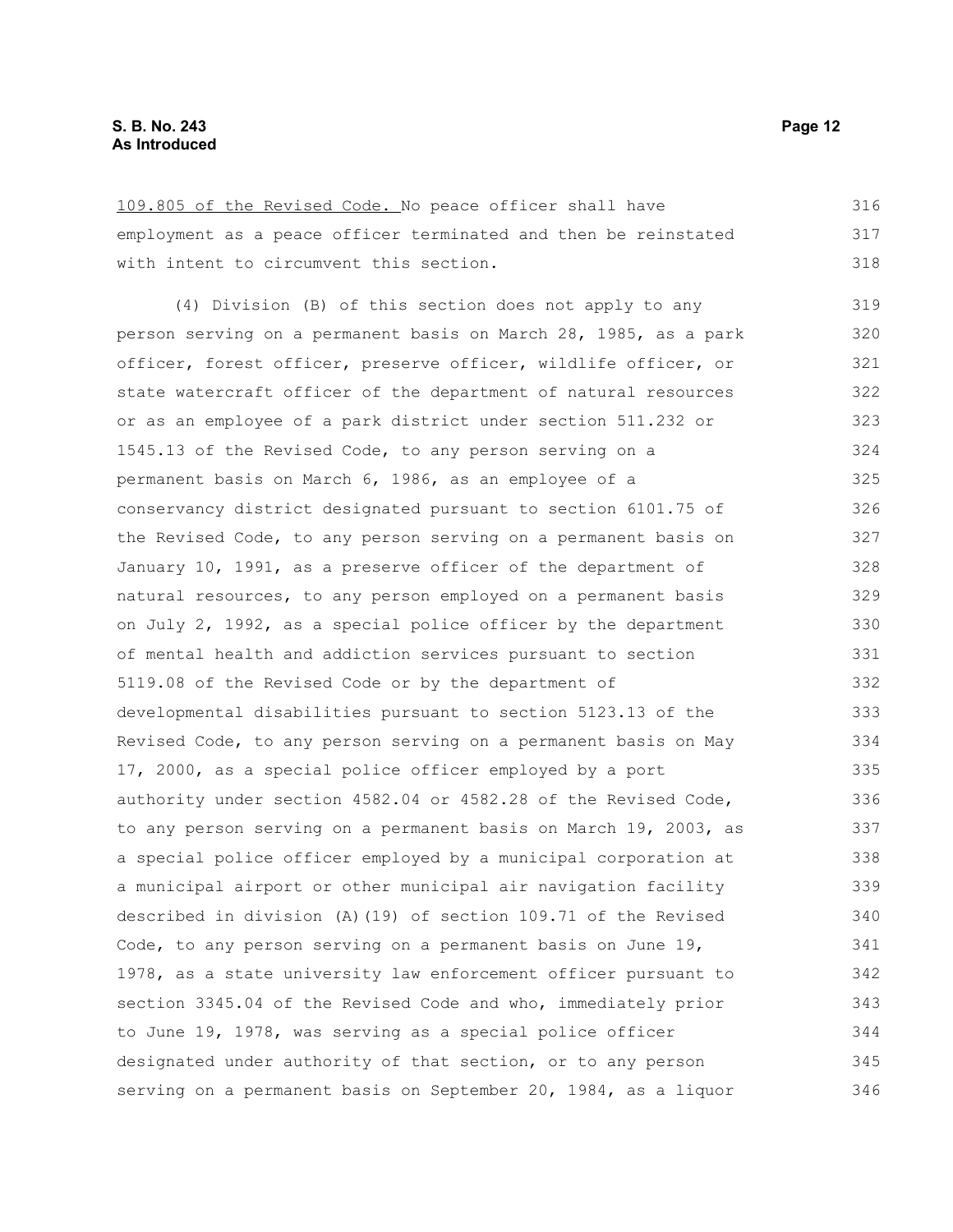control investigator, known after June 30, 1999, as an enforcement agent of the department of public safety, engaged in the enforcement of Chapters 4301. and 4303. of the Revised Code. 347 348 349

(5) Division (B) of this section does not apply to any person who is appointed as a regional transit authority police officer pursuant to division (Y) of section 306.35 of the Revised Code if, on or before July 1, 1996, the person has completed satisfactorily an approved state, county, municipal, or department of natural resources peace officer basic training program and has been awarded a certificate by the executive director of the Ohio peace officer training commission attesting to the person's satisfactory completion of such an approved program and if, on July 1, 1996, the person is performing peace officer functions for a regional transit authority. 350 351 352 353 354 355 356 357 358 359 360

(C) No person, after September 20, 1984, shall receive an original appointment on a permanent basis as a veterans' home police officer designated under section 5907.02 of the Revised Code unless the person previously has been awarded a certificate by the executive director of the Ohio peace officer training commission attesting to the person's satisfactory completion of an approved police officer basic training program. Every person who is appointed on a temporary basis or for a probationary term or on other than a permanent basis as a veterans' home police officer designated under section 5907.02 of the Revised Code shall forfeit that position unless the person previously has completed satisfactorily or, within one year from the time of appointment, satisfactorily completes an approved police officer basic training program. 361 362 363 364 365 366 367 368 369 370 371 372 373 374

(D) No bailiff or deputy bailiff of a court of record of this state and no criminal investigator who is employed by the 375 376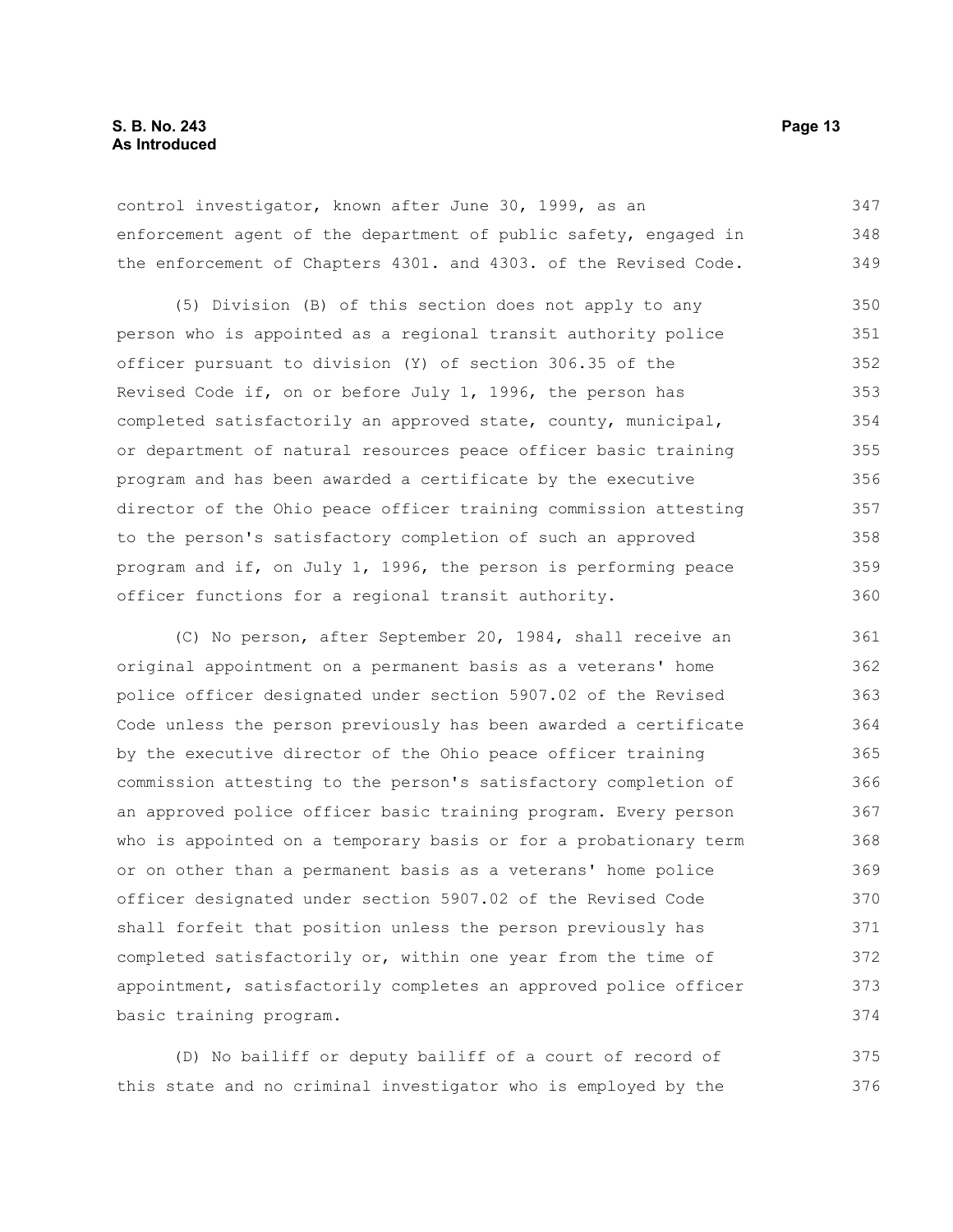state public defender shall carry a firearm, as defined in section 2923.11 of the Revised Code, while on duty unless the bailiff, deputy bailiff, or criminal investigator has done or received one of the following: 377 378 379 380

(1) Has been awarded a certificate by the executive director of the Ohio peace officer training commission, which certificate attests to satisfactory completion of an approved state, county, or municipal basic training program for bailiffs and deputy bailiffs of courts of record and for criminal investigators employed by the state public defender that has been recommended by the Ohio peace officer training commission; 381 382 383 384 385 386 387

(2) Has successfully completed a firearms training program approved by the Ohio peace officer training commission prior to employment as a bailiff, deputy bailiff, or criminal investigator; 388 389 390 391

(3) Prior to June 6, 1986, was authorized to carry a firearm by the court that employed the bailiff or deputy bailiff or, in the case of a criminal investigator, by the state public defender and has received training in the use of firearms that the Ohio peace officer training commission determines is equivalent to the training that otherwise is required by division (D) of this section. 392 393 394 395 396 397 398

(E)(1) Before a person seeking a certificate completes an approved peace officer basic training program, the executive director of the Ohio peace officer training commission shall request the person to disclose, and the person shall disclose, any previous criminal conviction of or plea of guilty of that person to a felony. 399 400 401 402 403 404

(2) Before a person seeking a certificate completes an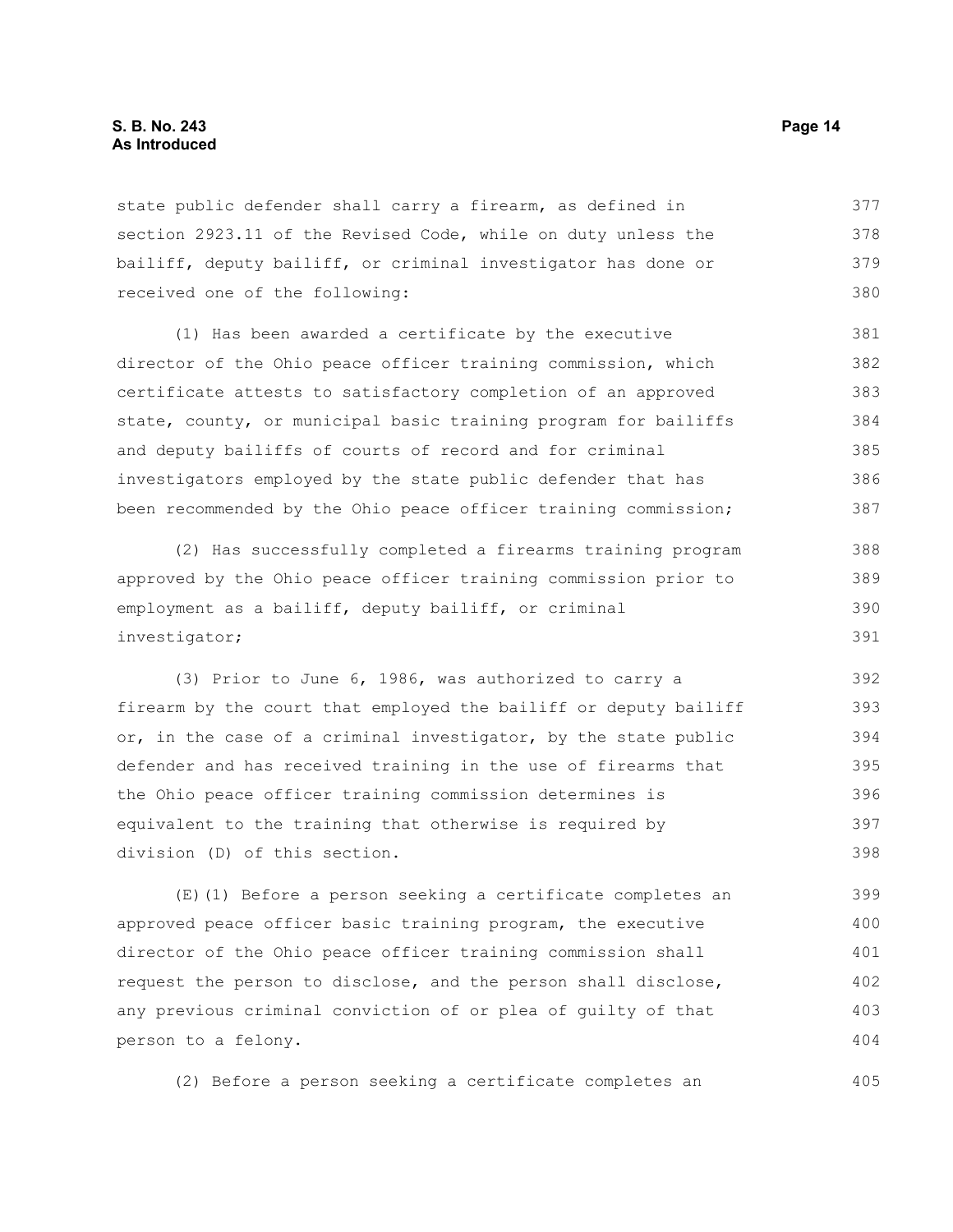#### **S. B. No. 243 Page 15 As Introduced**

approved peace officer basic training program, the executive director shall request a criminal history records check on the person. The executive director shall submit the person's fingerprints to the bureau of criminal identification and investigation, which shall submit the fingerprints to the federal bureau of investigation for a national criminal history records check. 406 407 408 409 410 411 412

Upon receipt of the executive director's request, the bureau of criminal identification and investigation and the federal bureau of investigation shall conduct a criminal history records check on the person and, upon completion of the check, shall provide a copy of the criminal history records check to the executive director. The executive director shall not award any certificate prescribed in this section unless the executive director has received a copy of the criminal history records check on the person to whom the certificate is to be awarded. 413 414 415 416 417 418 419 420 421

(3) The executive director of the commission shall not award a certificate prescribed in this section to a person who has been convicted of or has pleaded guilty to a felony or who fails to disclose any previous criminal conviction of or plea of guilty to a felony as required under division (E)(1) of this section. 422 423 424 425 426 427

(4) The executive director of the commission shall revoke the certificate awarded to a person as prescribed in this section, and that person shall forfeit all of the benefits derived from being certified as a peace officer under this section, if the person, before completion of an approved peace officer basic training program, failed to disclose any previous criminal conviction of or plea of guilty to a felony as required under division (E)(1) of this section. 428 429 430 431 432 433 434 435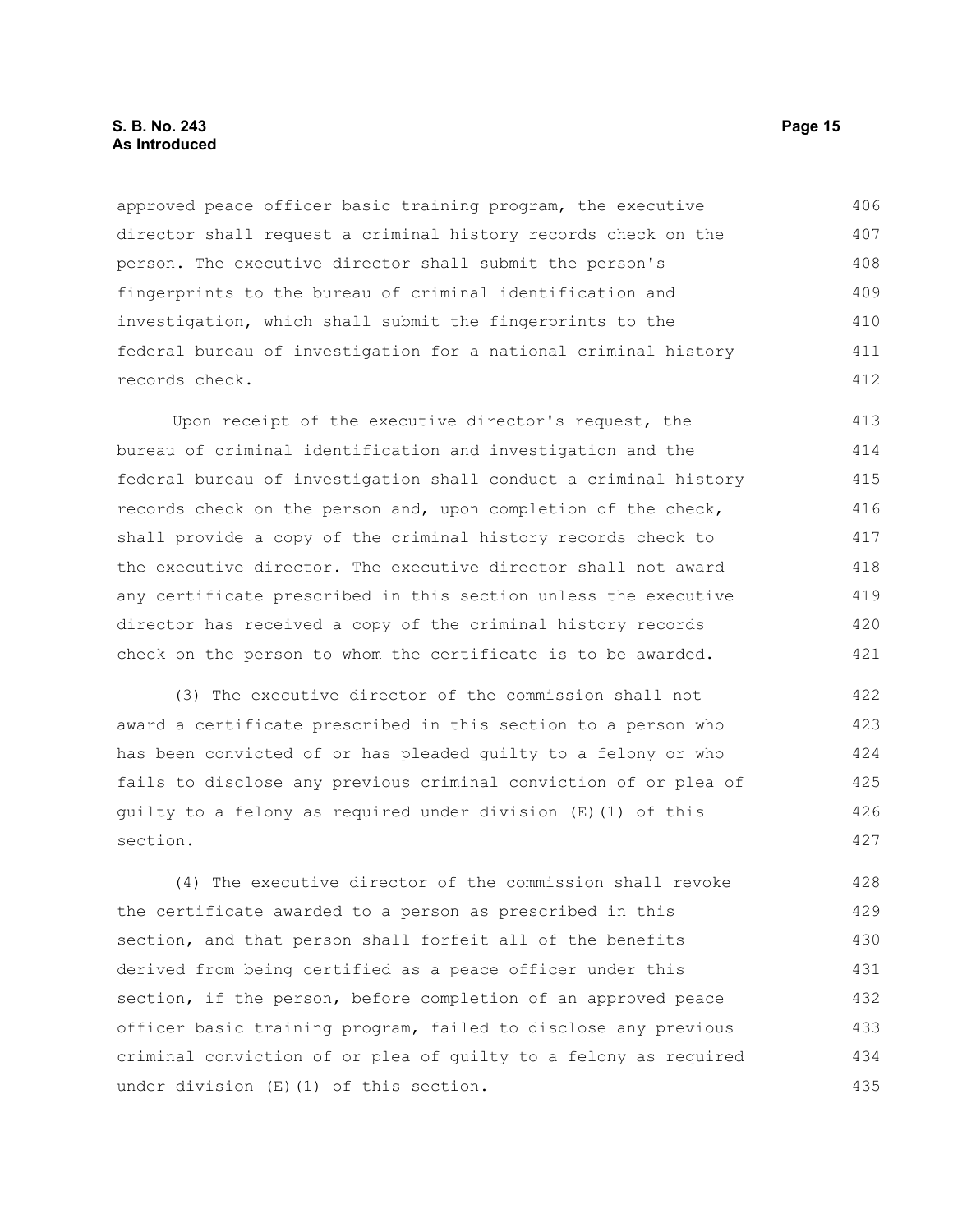## **S. B. No. 243 Page 16 As Introduced**

(F)(1) Regardless of whether the person has been awarded the certificate or has been classified as a peace officer prior to, on, or after October 16, 1996, the executive director of the Ohio peace officer training commission shall revoke any certificate that has been awarded to a person as prescribed in this section if the person does either of the following: 436 437 438 439 440 441

(a) Pleads guilty to a felony committed on or after January 1, 1997; 442 443

(b) Pleads guilty to a misdemeanor committed on or after January 1, 1997, pursuant to a negotiated plea agreement as provided in division (D) of section 2929.43 of the Revised Code in which the person agrees to surrender the certificate awarded to the person under this section. 444 445 446 447 448

(2) The executive director of the commission shall suspend any certificate that has been awarded to a person as prescribed in this section if the person is convicted, after trial, of a felony committed on or after January 1, 1997. The executive director shall suspend the certificate pursuant to division (F) (2) of this section pending the outcome of an appeal by the person from that conviction to the highest court to which the appeal is taken or until the expiration of the period in which an appeal is required to be filed. If the person files an appeal that results in that person's acquittal of the felony or conviction of a misdemeanor, or in the dismissal of the felony charge against that person, the executive director shall reinstate the certificate awarded to the person under this section. If the person files an appeal from that person's conviction of the felony and the conviction is upheld by the highest court to which the appeal is taken or if the person does not file a timely appeal, the executive director shall revoke 449 450 451 452 453 454 455 456 457 458 459 460 461 462 463 464 465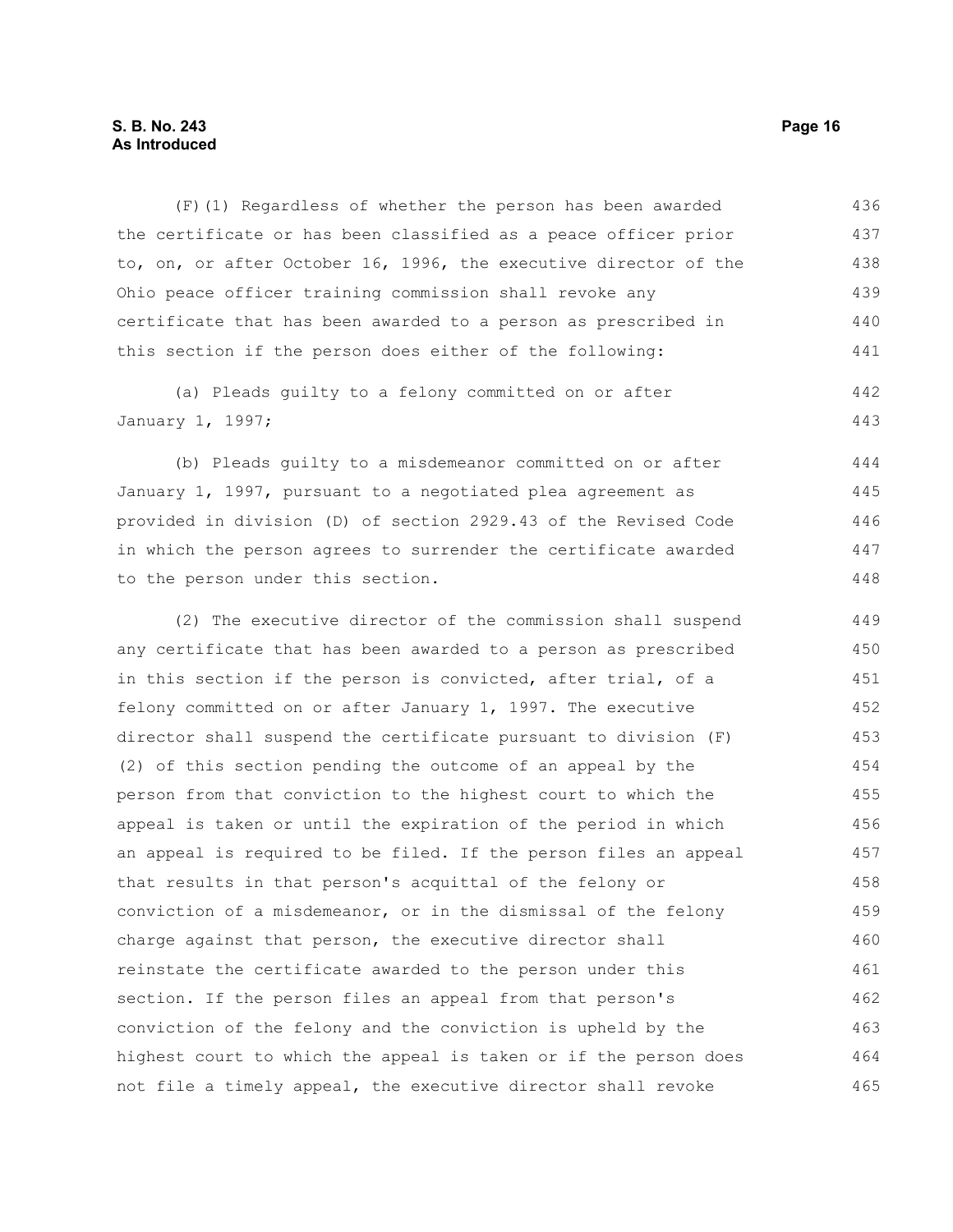the certificate awarded to the person under this section. 466

(G)(1) If a person is awarded a certificate under this section and the certificate is revoked pursuant to division (E) (4) or (F) of this section, the person shall not be eligible to receive, at any time, a certificate attesting to the person's satisfactory completion of a peace officer basic training program. 467 468 469 470 471 472

(2) The revocation or suspension of a certificate under division  $(E)$  (4) or  $(F)$  of this section shall be in accordance with Chapter 119. of the Revised Code. 473 474 475

(H)(1) A person who was employed as a peace officer of a county, township, or municipal corporation of the state on January 1, 1966, and who has completed at least sixteen years of full-time active service as such a peace officer, or equivalent service as determined by the executive director of the Ohio peace officer training commission, may receive an original appointment on a permanent basis and serve as a peace officer of a county, township, or municipal corporation, or as a state university law enforcement officer, without complying with the requirements of division (B) of this section. 476 477 478 479 480 481 482 483 484 485

(2) Any person who held an appointment as a state highway trooper on January 1, 1966, may receive an original appointment on a permanent basis and serve as a peace officer of a county, township, or municipal corporation, or as a state university law enforcement officer, without complying with the requirements of division (B) of this section. 486 487 488 489 490 491

(I) No person who is appointed as a peace officer of a county, township, or municipal corporation on or after April 9, 1985, shall serve as a peace officer of that county, township, 492 493 494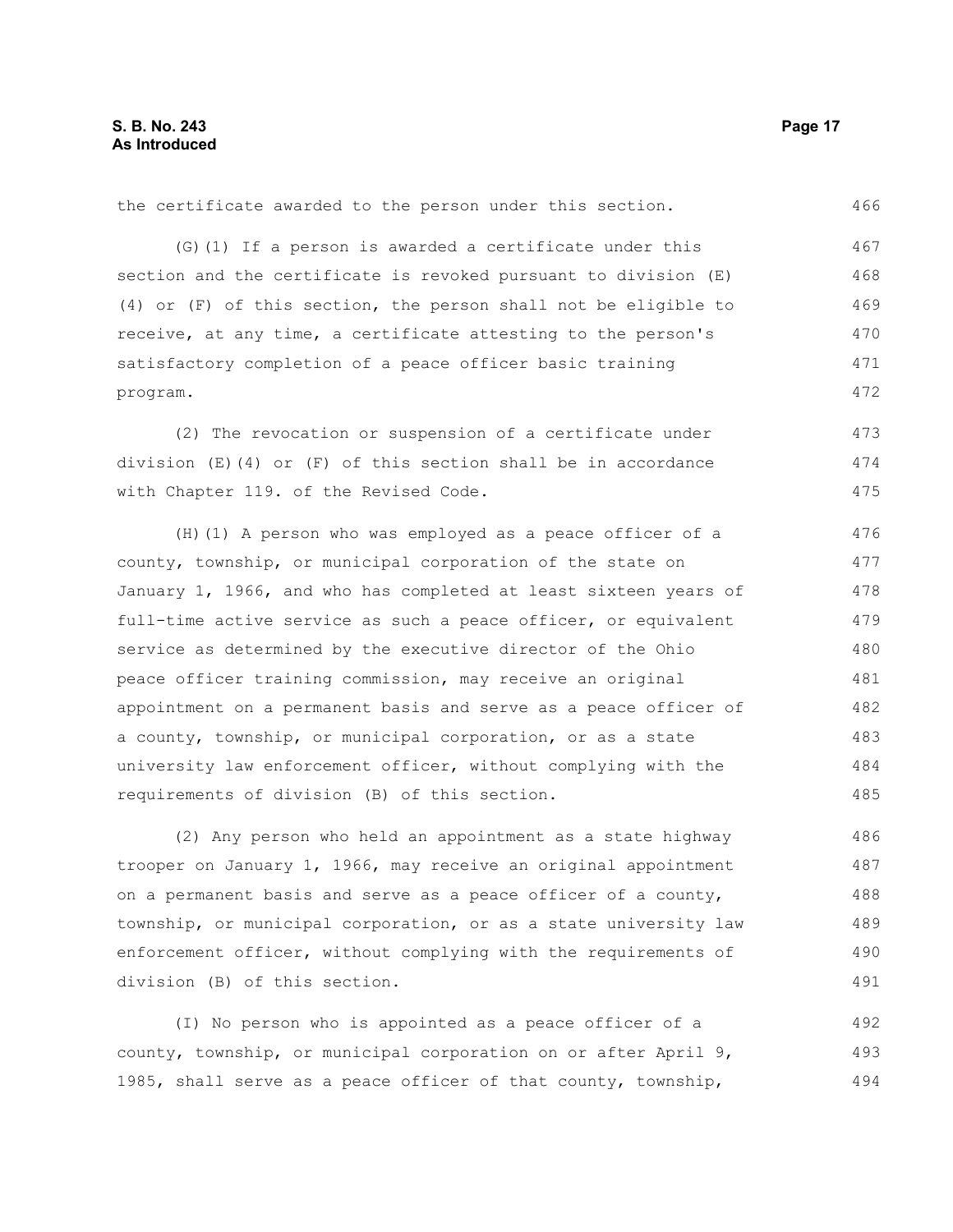#### **S. B. No. 243 Page 18 As Introduced**

or municipal corporation unless the person has received training in the handling of missing children and child abuse and neglect cases from an approved state, county, township, or municipal police officer basic training program or receives the training within the time prescribed by rules adopted by the attorney general pursuant to section 109.741 of the Revised Code. 495 496 497 498 499 500

(J) No part of any approved state, county, or municipal basic training program for bailiffs and deputy bailiffs of courts of record and no part of any approved state, county, or municipal basic training program for criminal investigators employed by the state public defender shall be used as credit toward the completion by a peace officer of any part of the approved state, county, or municipal peace officer basic training program that the peace officer is required by this section to complete satisfactorily. 501 502 503 504 505 506 507 508 509

(K) This section does not apply to any member of the police department of a municipal corporation in an adjoining state serving in this state under a contract pursuant to section 737.04 of the Revised Code.

**Sec. 109.79.** (A) The Ohio peace officer training commission shall establish and conduct a training school for law enforcement officers of any political subdivision of the state or of the state public defender's office. The school shall be known as the Ohio peace officer training academy. No bailiff or deputy bailiff of a court of record of this state and no criminal investigator employed by the state public defender shall be permitted to attend the academy for training unless the employing court of the bailiff or deputy bailiff or the state public defender, whichever is applicable, has authorized the bailiff, deputy bailiff, or investigator to attend the academy. 514 515 516 517 518 519 520 521 522 523 524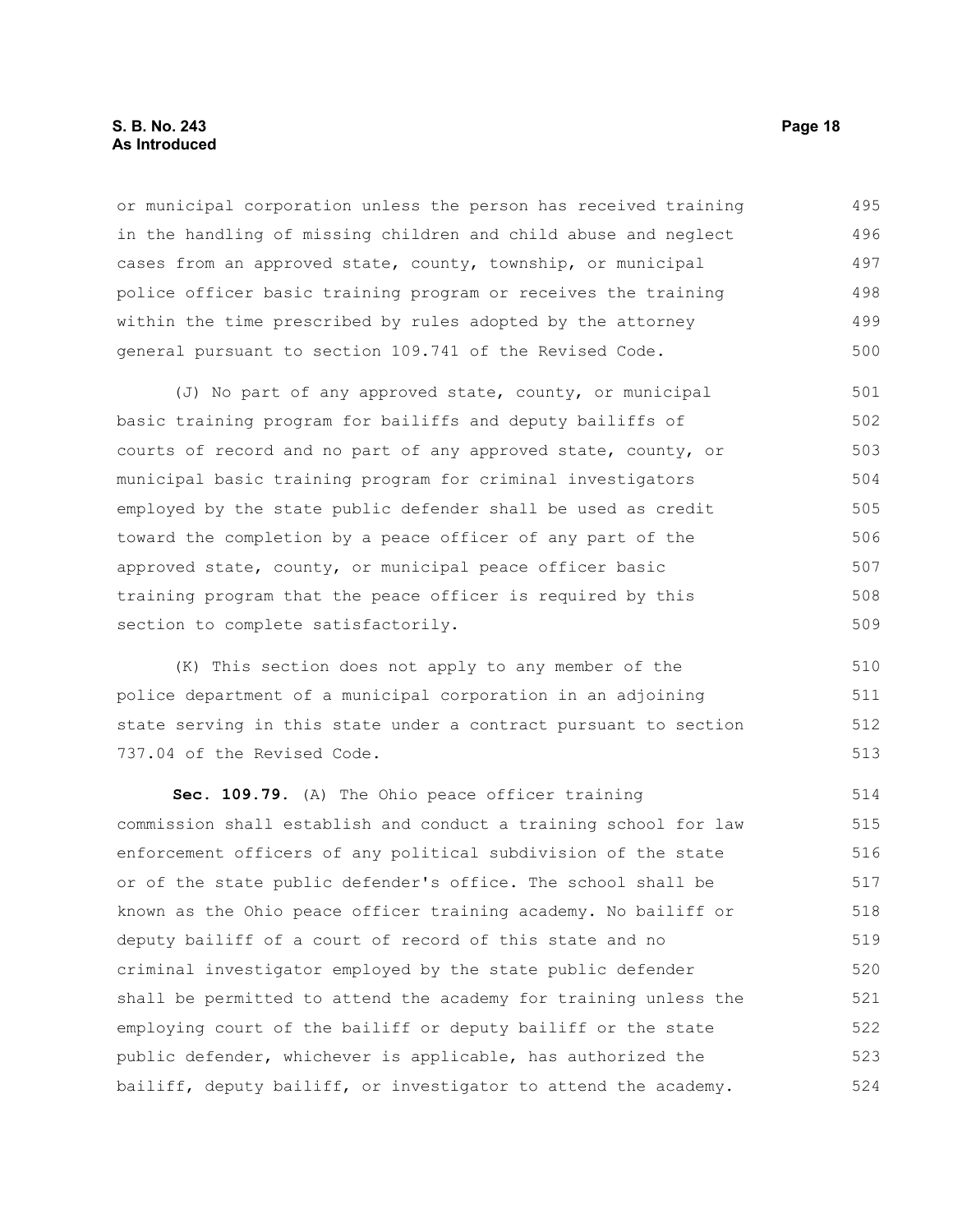The Ohio peace officer training commission shall develop the training program, which shall include courses in both the civil and criminal functions of law enforcement officers, a course in crisis intervention with six or more hours of training, training in the handling of missing children and child abuse and neglect cases, training in performing law enforcement duties and handling law enforcement matters without engaging in biased policing or status-based profiling as described in divisions (B) and (C) of section 2933.84 of the Revised Code, and training on companion animal encounters and companion animal behavior, and shall establish rules governing qualifications for admission to the academy. The training in performing law enforcement duties and handling law enforcement matters without engaging in biased policing or status-based profiling shall be consistent with the training specified in the rules adopted under section 109.805 of the Revised Code. The commission may require competitive examinations to determine fitness of prospective trainees, so long as the examinations or other criteria for admission to the academy are consistent with the provisions of Chapter 124. of the Revised Code. 525 526 527 528 529 530 531 532 533 534 535 536 537 538 539 540 541 542 543 544

The Ohio peace officer training commission shall determine tuition costs sufficient in the aggregate to pay the costs of operating the academy. The costs of acquiring and equipping the academy shall be paid from appropriations made by the general assembly to the Ohio peace officer training commission for that purpose, from gifts or grants received for that purpose, or from fees for goods related to the academy. 545 546 547 548 549 550 551

The Ohio peace officer training commission shall create a gaming-related curriculum for gaming agents. The Ohio peace officer training commission shall use money distributed to the Ohio peace officer training academy from the Ohio law 552 553 554 555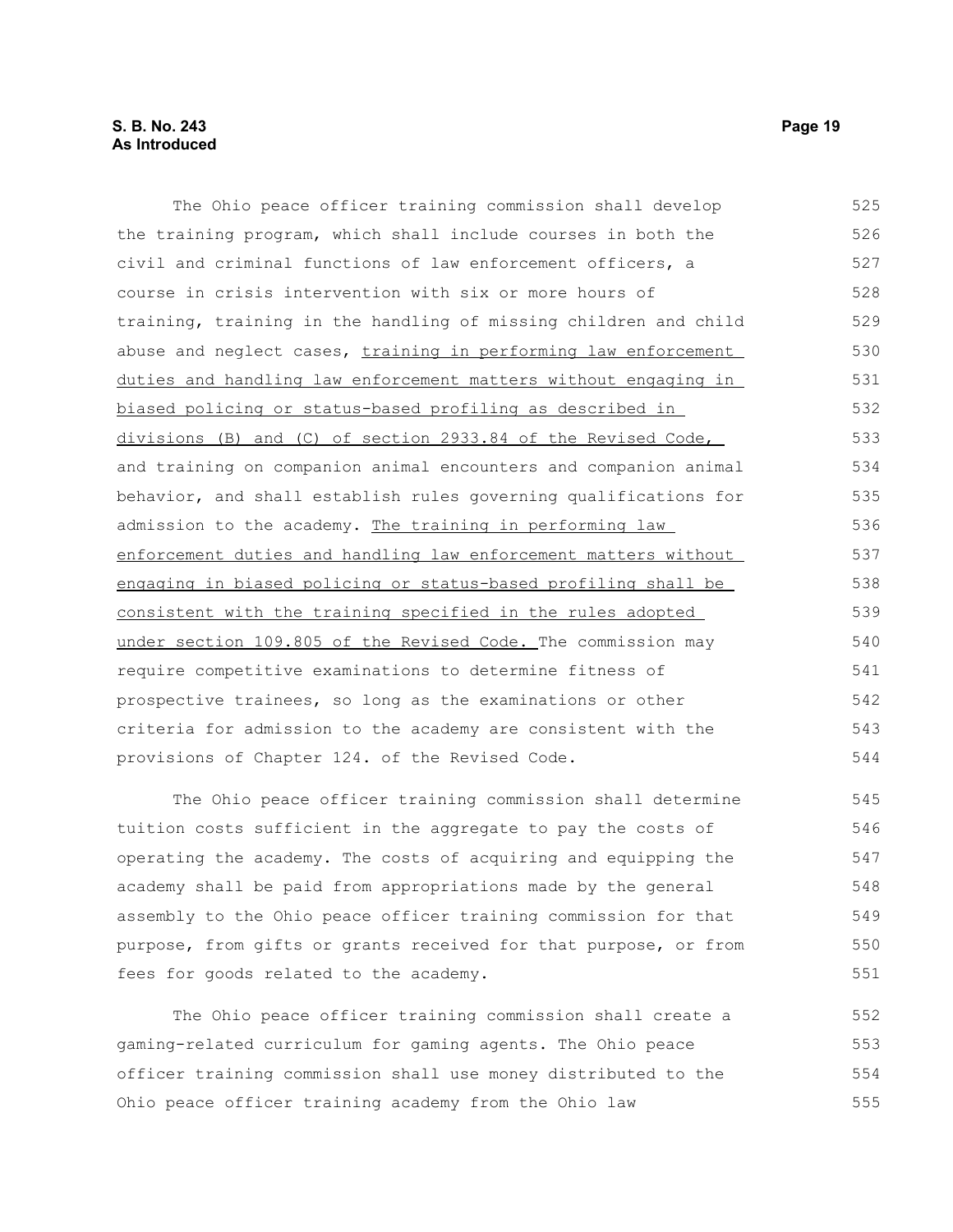#### **S. B. No. 243 Page 20 As Introduced**

enforcement training fund to first support the academy's training programs for gaming agents and gaming-related curriculum. The Ohio peace officer training commission may utilize existing training programs in other states that specialize in training gaming agents. 556 557 558 559 560

The law enforcement officers, during the period of their training, shall receive compensation as determined by the political subdivision that sponsors them or, if the officer is a criminal investigator employed by the state public defender, as determined by the state public defender. The political subdivision may pay the tuition costs of the law enforcement officers they sponsor and the state public defender may pay the tuition costs of criminal investigators of that office who attend the academy. 561 562 563 564 565 566 567 568 569

If trainee vacancies exist, the academy may train and issue certificates of satisfactory completion to peace officers who are employed by a campus police department pursuant to section 1713.50 of the Revised Code, by a qualified nonprofit corporation police department pursuant to section 1702.80 of the Revised Code, or by a railroad company, who are amusement park police officers appointed and commissioned by a judge of the appropriate municipal court or county court pursuant to section 4973.17 of the Revised Code, or who are bank, savings and loan association, savings bank, credit union, or association of banks, savings and loan associations, savings banks, or credit unions, or hospital police officers appointed and commissioned by the secretary of state pursuant to sections 4973.17 to 4973.22 of the Revised Code, provided that no such officer shall be trained at the academy unless the officer meets the qualifications established for admission to the academy and the qualified nonprofit corporation police department; bank, savings 570 571 572 573 574 575 576 577 578 579 580 581 582 583 584 585 586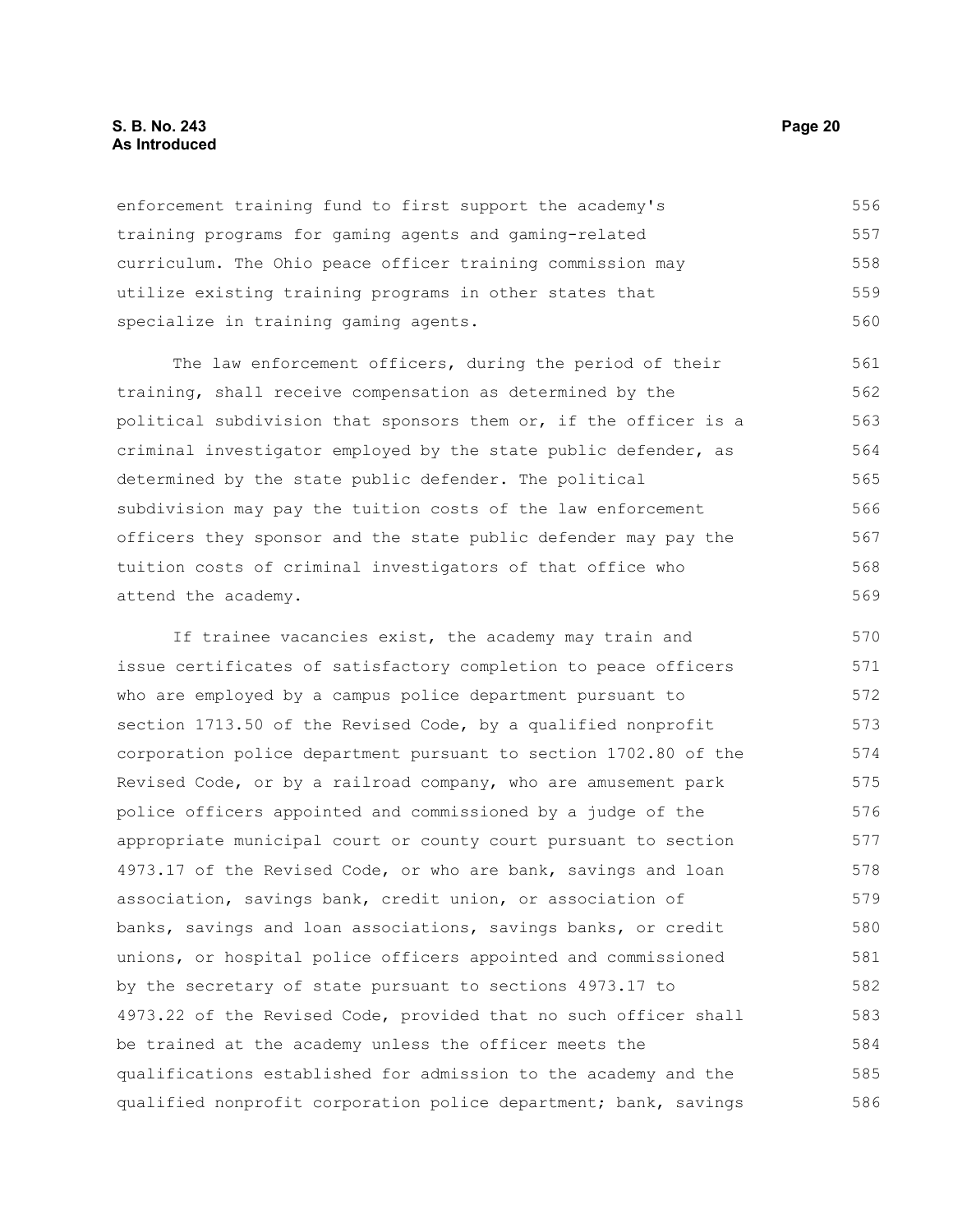#### **S. B. No. 243 Page 21 As Introduced**

and loan association, savings bank, credit union, or association of banks, savings and loan associations, savings banks, or credit unions; railroad company; hospital; or amusement park or the private college or university that established the campus police department prepays the entire cost of the training. A qualified nonprofit corporation police department; bank, savings and loan association, savings bank, credit union, or association of banks, savings and loan associations, savings banks, or credit unions; railroad company; hospital; or amusement park or a private college or university that has established a campus police department is not entitled to reimbursement from the state for any amount paid for the cost of training the bank, savings and loan association, savings bank, credit union, or association of banks, savings and loan associations, savings banks, or credit unions peace officers; the railroad company's peace officers; or the peace officers of the qualified nonprofit corporation police department, campus police department, hospital, or amusement park. 587 588 589 590 591 592 593 594 595 596 597 598 599 600 601 602 603 604

The academy shall permit investigators employed by the state medical board to take selected courses that the board determines are consistent with its responsibilities for initial and continuing training of investigators as required under sections 4730.26 and 4731.05 of the Revised Code. The board shall pay the entire cost of training that investigators receive at the academy. 605 606 607 608 609 610 611

The academy shall permit tactical medical professionals to attend training courses at the academy that are designed to qualify the professionals to carry firearms while on duty under section 109.771 of the Revised Code and that provide training comparable to training mandated under the rules required by division (A) of section 109.748 of the Revised Code. The 612 613 614 615 616 617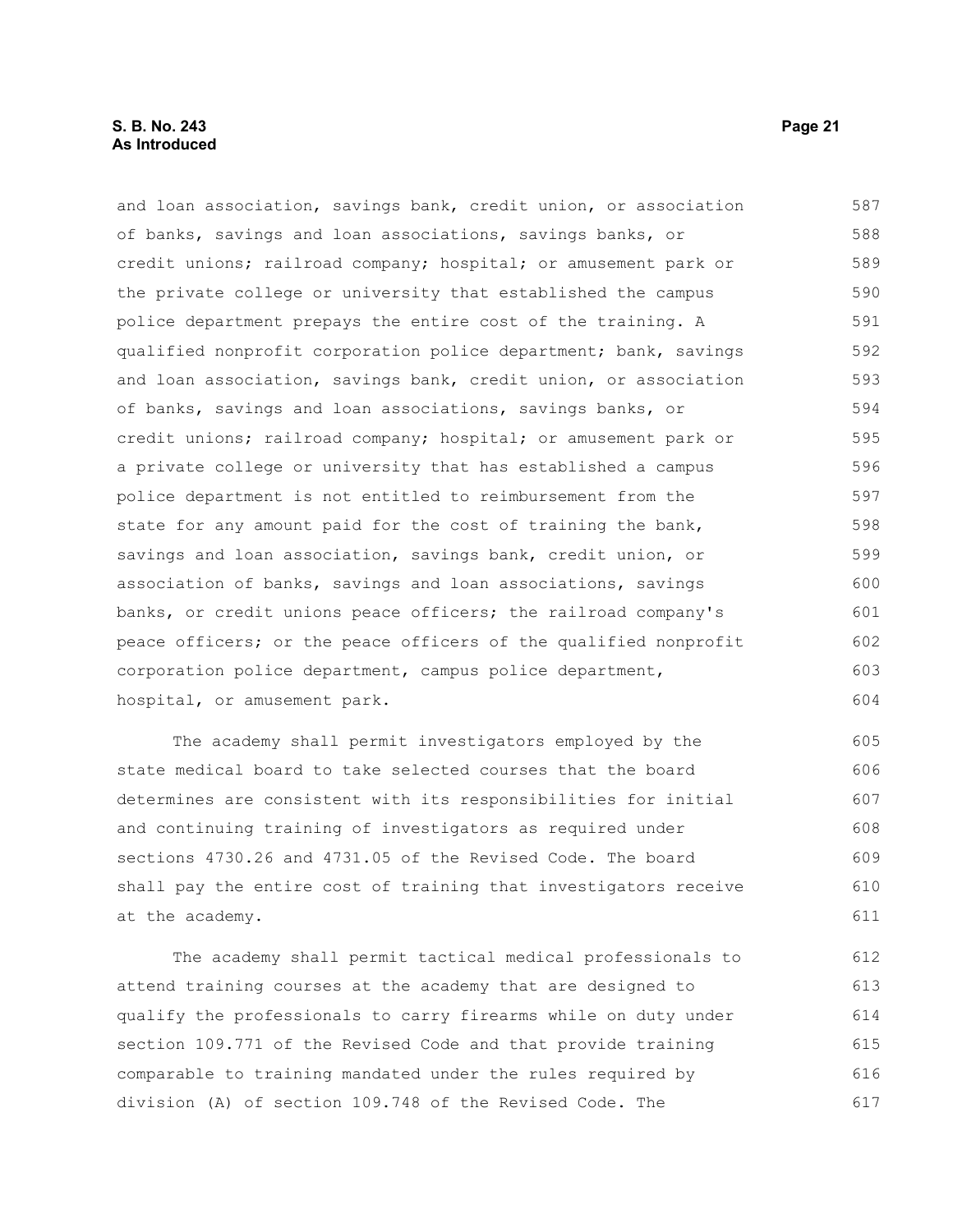#### **S. B. No. 243 Page 22 As Introduced**

executive director of the Ohio peace officer training commission may certify tactical medical professionals who satisfactorily complete the training courses. The law enforcement agency served by a tactical medical professional who attends the academy may pay the tuition costs of the professional. 618 619 620 621 622

(B) As used in this section:

(1) "Law enforcement officers" include any undercover drug agent, any bailiff or deputy bailiff of a court of record, and any criminal investigator who is employed by the state public defender.

(2) "Undercover drug agent" means any person who:

(a) Is employed by a county, township, or municipal corporation for the purposes set forth in division  $(B)$   $(2)$   $(b)$  of this section but who is not an employee of a county sheriff's department, of a township constable, or of the police department of a municipal corporation or township; 629 630 631 632 633

(b) In the course of the person's employment by a county, township, or municipal corporation, investigates and gathers information pertaining to persons who are suspected of violating Chapter 2925. or 3719. of the Revised Code, and generally does not wear a uniform in the performance of the person's duties. 634 635 636 637 638

(3) "Crisis intervention training" has the same meaning as in section 109.71 of the Revised Code. 639 640

(4) "Missing children" has the same meaning as in section 2901.30 of the Revised Code. 641 642

(5) "Companion animal" has the same meaning as in section 959.131 of the Revised Code. 643 644

**Sec. 109.80.** (A) The Ohio peace officer training

623

628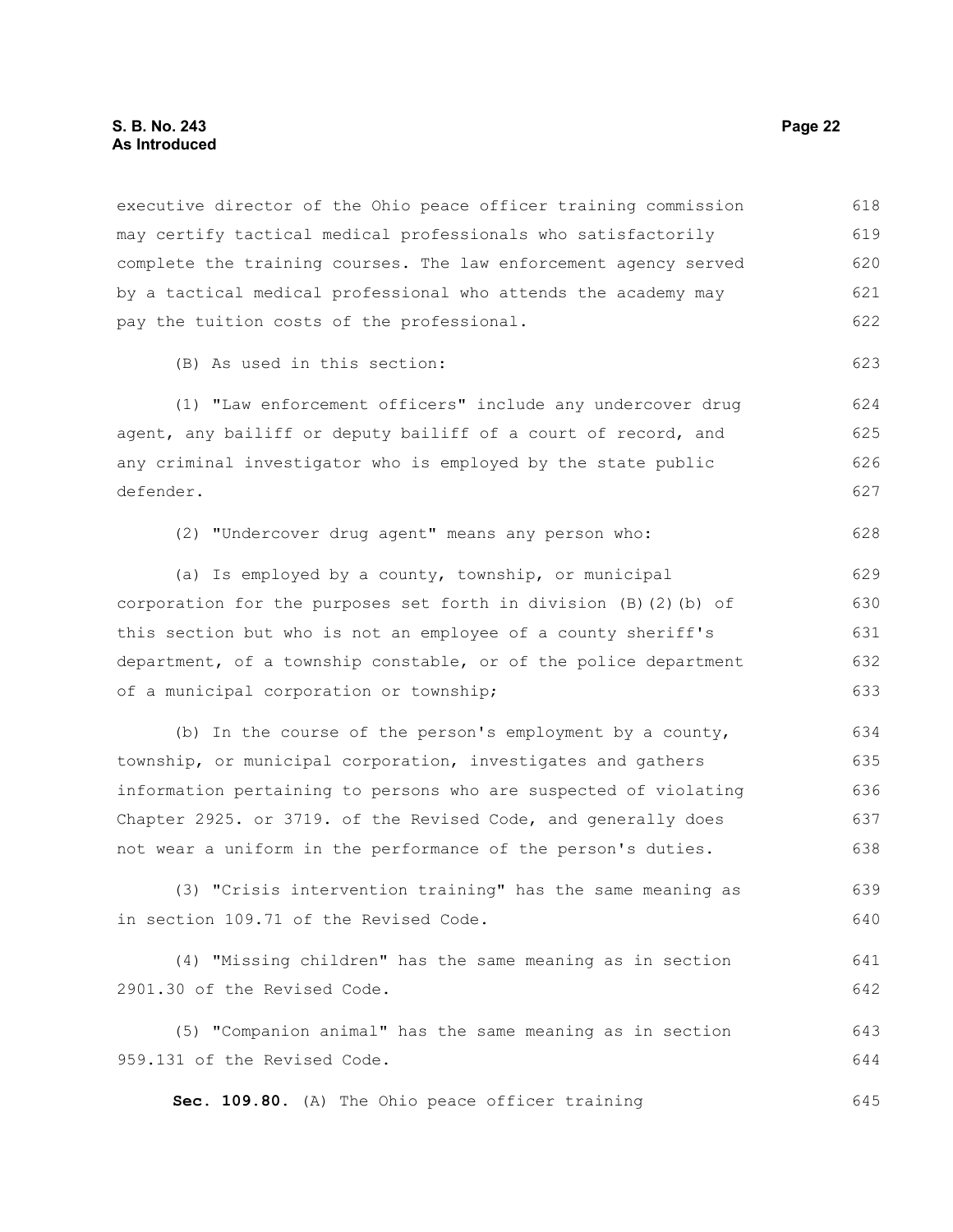#### **S. B. No. 243 Page 23 As Introduced**

commission shall develop and conduct a basic training course lasting at least three weeks for appointed and newly elected sheriffs appointed or elected on or after January 1, 1988, and shall establish criteria for what constitutes successful completion of the course. The basic training course shall include instruction in contemporary law enforcement, criminal investigations, the judicial process, civil rules, corrections, and other topics relevant to the duties and operations of the office of sheriff. The basic training course also shall include training in performing law enforcement duties and handling law enforcement matters without engaging in biased policing or status-based profiling as described in divisions (B) and (C) of section 2933.84 of the Revised Code. Such training shall be consistent with the training specified in the rules adopted under section 109.805 of the Revised Code. The commission shall offer the course every four years within six months after the general election of sheriffs in each county and at other times when it is needed to permit sheriffs to attend within six months after appointment or election. The course shall be conducted by the Ohio peace officer training academy. The eouncil commission shall provide that not less than two weeks of the course 646 647 648 649 650 651 652 653 654 655 656 657 658 659 660 661 662 663 664 665 666

conducted within six months after the general election of sheriffs in each county shall be conducted prior to the first Monday in January next after that general election. 667 668 669

(B) The attorney general shall appoint a continuing education committee, consisting of not fewer than five nor more than seven members, including but not limited to, members of the Ohio peace officer training commission and sheriffs. The commission and the committee jointly shall determine the type of continuing education required for sheriffs to complete the requirements of division (E) of section 311.01 of the Revised 670 671 672 673 674 675 676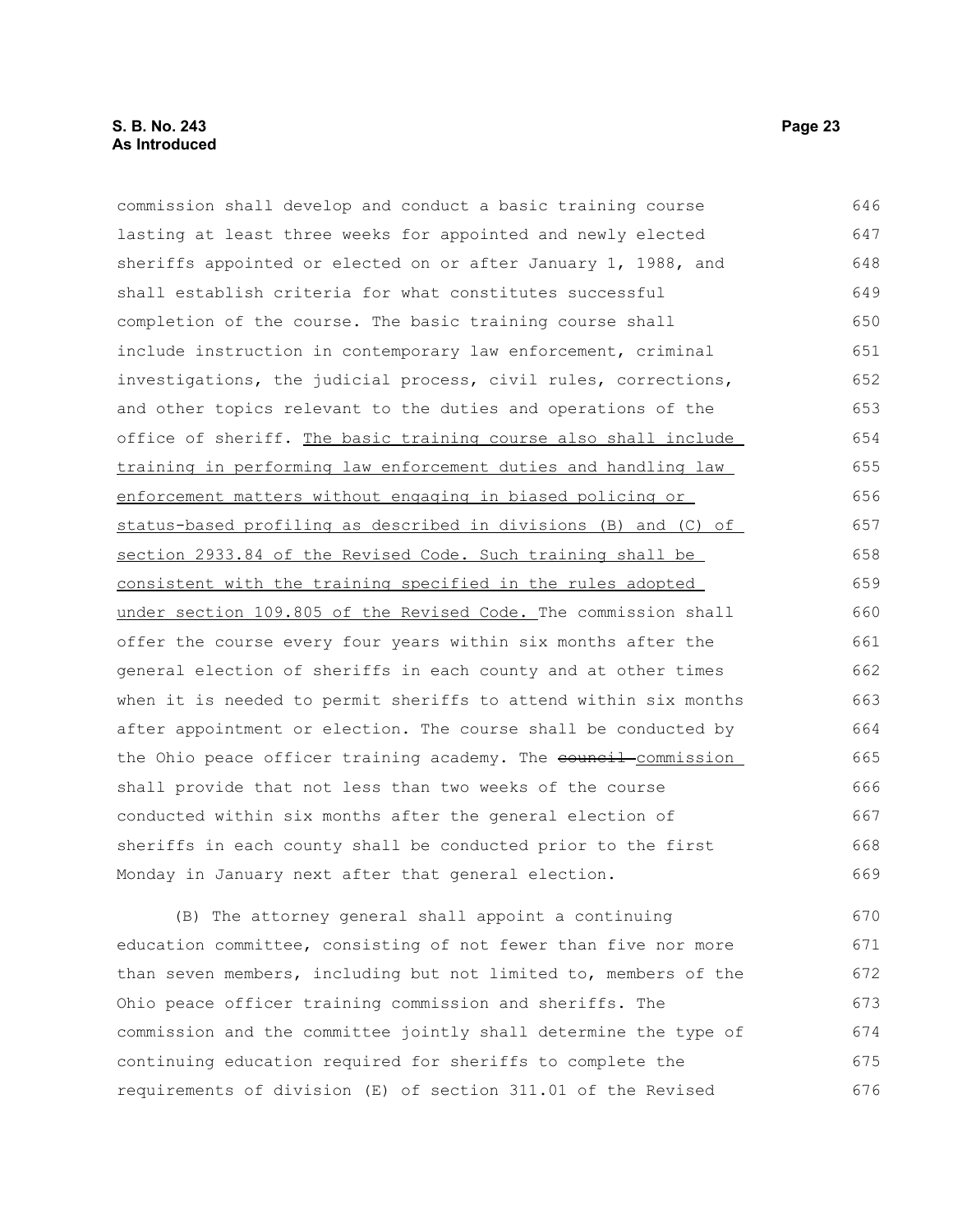| Code, shall include as a required part of that continuing        | 677 |
|------------------------------------------------------------------|-----|
| education training in performing law enforcement duties and      | 678 |
| handling law enforcement matters without engaging in biased      | 679 |
| policing or status-based profiling as described in divisions (B) | 680 |
| and (C) of section 2933.84 of the Revised Code, and shall        | 681 |
| establish criteria for what constitutes successful completion of | 682 |
| the requirement. The training in performing law enforcement      | 683 |
| duties and handling law enforcement matters without engaging in  | 684 |
| biased policing or status-based profiling shall be consistent    | 685 |
| with the training specified in the rules adopted under section   | 686 |
| 109.805 of the Revised Code. The committee shall approve the     | 687 |
| courses that sheriffs may attend to complete the continuing      | 688 |
| education requirement and shall publish an approved list of      | 689 |
| those courses. The commission shall maintain a list of approved  | 690 |
| training schools that sheriffs may attend to complete the        | 691 |
| continuing education requirement. Upon request, the committee    | 692 |
| may approve courses other than those courses conducted as part   | 693 |
| of a certified law enforcement manager program.                  | 694 |
| (C) Upon presentation of evidence by a sheriff that              | 695 |
| because of medical disability or for other good cause that the   | 696 |
| sheriff is unable to complete the basic or continuing education  | 697 |
| requirement, the commission may waive the requirement until the  | 698 |
| disability or cause terminates.                                  | 699 |
| (D) As used in this section, "newly elected sheriff" means       | 700 |
| a person who did not hold the office of sheriff of a county on   | 701 |
| the date the person was elected sheriff of that county.          | 702 |
| Sec. 109.805. The attorney general shall do all of the           | 703 |
| following:                                                       | 704 |
| (A) Adopt, in accordance with Chapter 119. or pursuant to        | 705 |

section 109.74 of the Revised Code, rules governing the training 705 706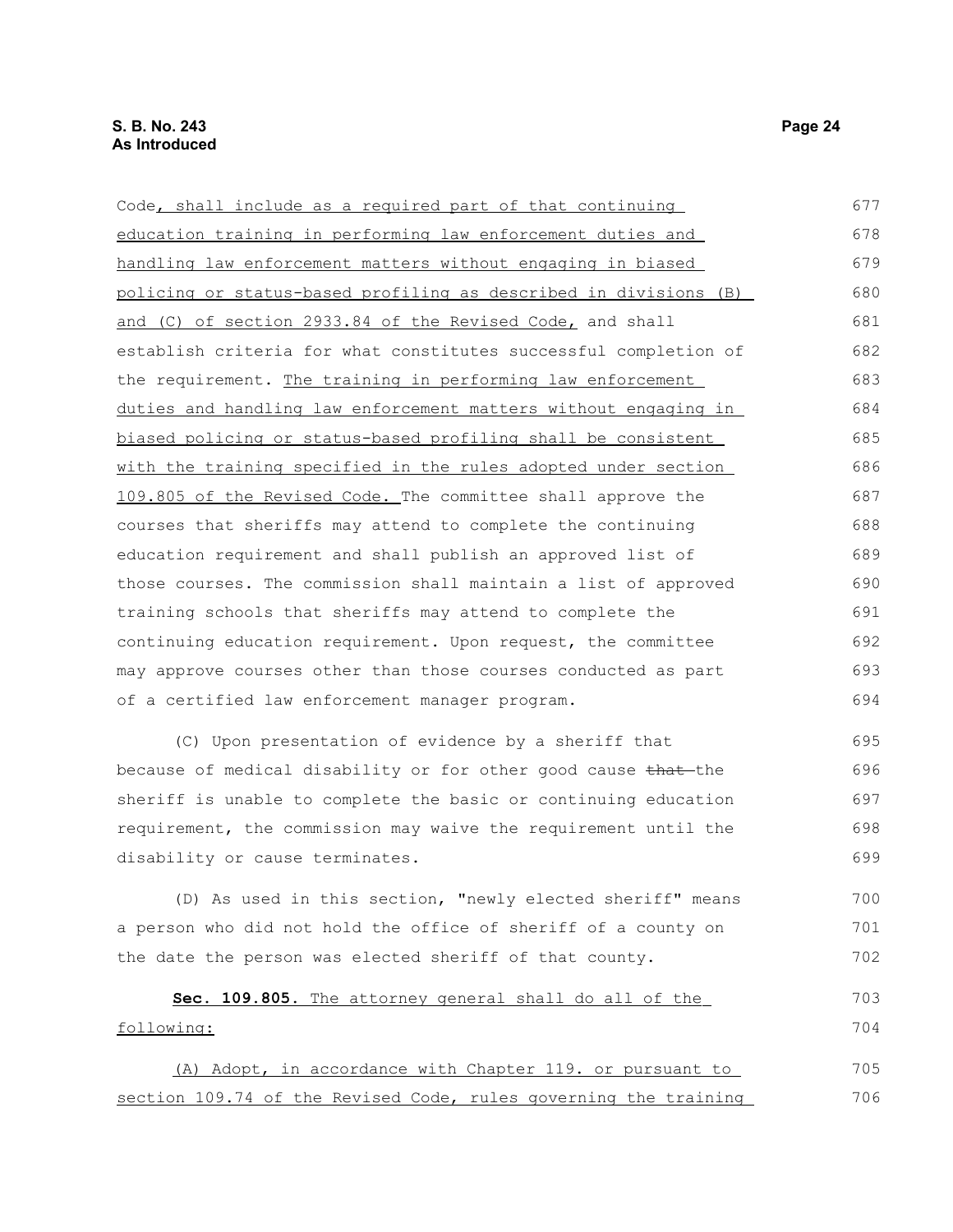| of peace officers in performing law enforcement duties and           | 707 |
|----------------------------------------------------------------------|-----|
| handling law enforcement matters without engaging in biased          | 708 |
| policing or status-based profiling, including biased policing        | 709 |
| <u>and status-based profiling of the type described in divisions</u> | 710 |
| (B) and (C) of section 2933.84 of the Revised Code. The rules        | 711 |
| shall specify the amount of that training necessary for the          | 712 |
| satisfactory completion of basic training programs at approved       | 713 |
| peace officer training schools other than the Ohio peace officer     | 714 |
| training academy. The rules shall require that the training          | 715 |
| include, but not be limited to, materials that provide an            | 716 |
| understanding of the historical and cultural systems that            | 717 |
| perpetuate biased policing and status-based profiling,               | 718 |
| assistance in identifying biased policing and status-based           | 719 |
| profiling practices, and self-evaluation strategies for officers     | 720 |
| to preempt biased policing or status-based profiling before          | 721 |
| stopping an individual.                                              | 722 |
| (B) Adopt reasonable rules under Chapter 119. of the                 | 723 |
| Revised Code prescribing the format and timing of the submission     | 724 |
| by law enforcement agencies under division (G) (1) of section        | 725 |
| 2933.84 of the Revised Code of information gathered under            | 726 |
| divisions (E) and (F) of that section.                               | 727 |
| (C) In accordance with division (G) of section 2933.84 of            | 728 |
| the Revised Code, analyze all data submitted to the attorney         | 729 |
| general pursuant to that division, publish the data and the          | 730 |
| analysis of the data in a report, and distribute copies of the       | 731 |
| report.                                                              | 732 |
| Sec. 109.806. (A) There is created within the office of              | 733 |
| the attorney general the racial and identity profiling advisory      | 734 |
| board. The board is established for the purpose of eliminating       | 735 |
| biased policing and status-based profiling as described in           | 736 |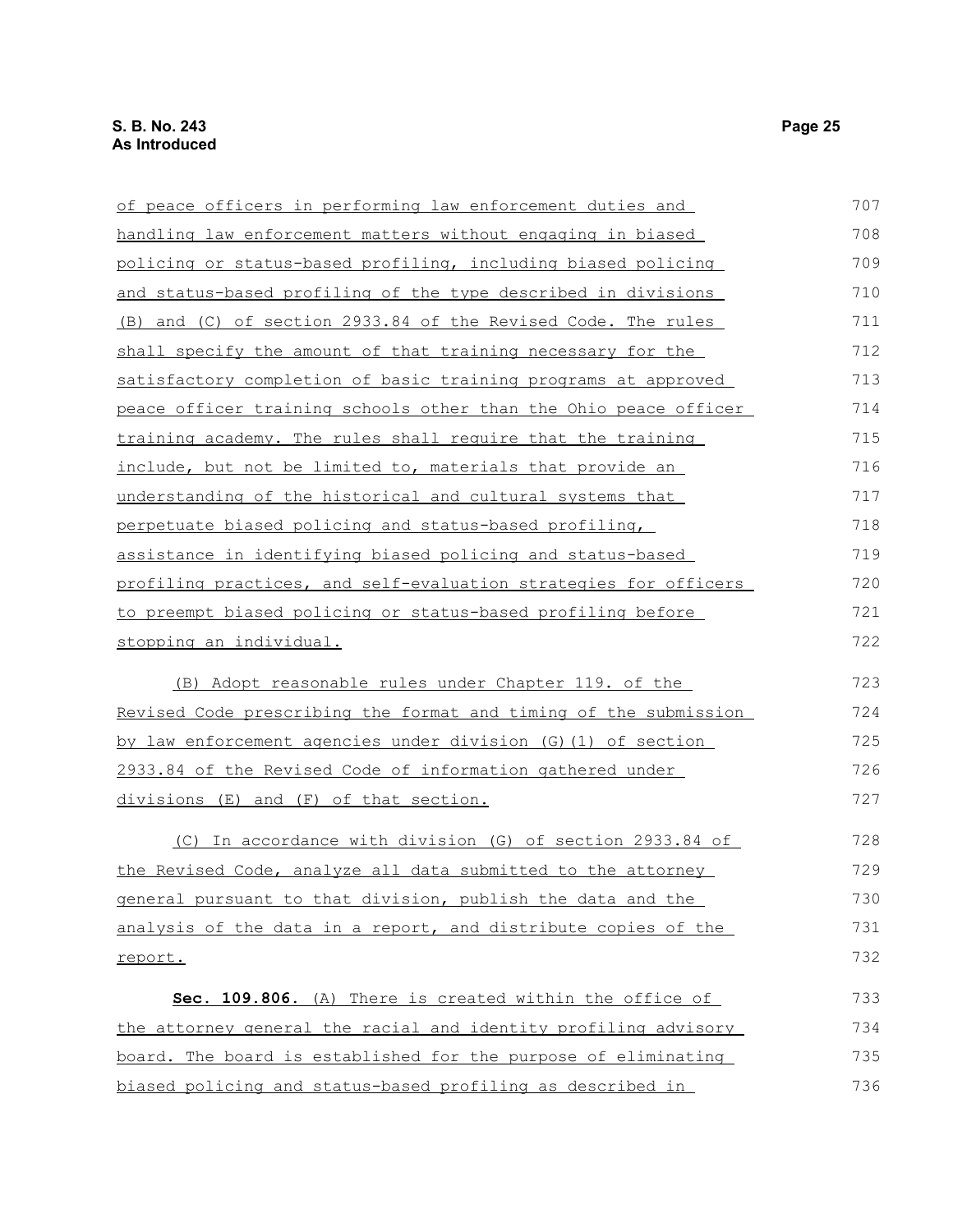divisions (B) and (C) of section 2933.84 of the Revised Code, and improving diversity and racial and identity sensitivity in law enforcement. (B) Unless otherwise stated in this division, the governor shall appoint members to the board with the advice and consent of the senate. The board shall consist of the following members: (1) The attorney general, the state public defender, and the superintendent of the state highway patrol, or their designees; (2) The president of the Ohio association of chiefs of police, or the president's designee; (3) The president of the buckeye state sheriffs' association, or the president's designee; (4) Two members of the senate, one appointed by the president of the senate and one appointed by the minority leader of the senate; (5) Two members of the house of representatives, one appointed by the speaker of the house of representatives and one appointed by the minority leader of the house of representatives; (6) A member of the general assembly appointed by the Ohio legislative black caucus; (7) A university professor who specializes in policing and racial and identity equity; (8) Two representatives of civil or human rights nonprofit organizations who specialize in civil or human rights; (9) Two representatives of community organizations who 737 738 739 740 741 742 743 744 745 746 747 748 749 750 751 752 753 754 755 756 757 758 759 760 761 762 763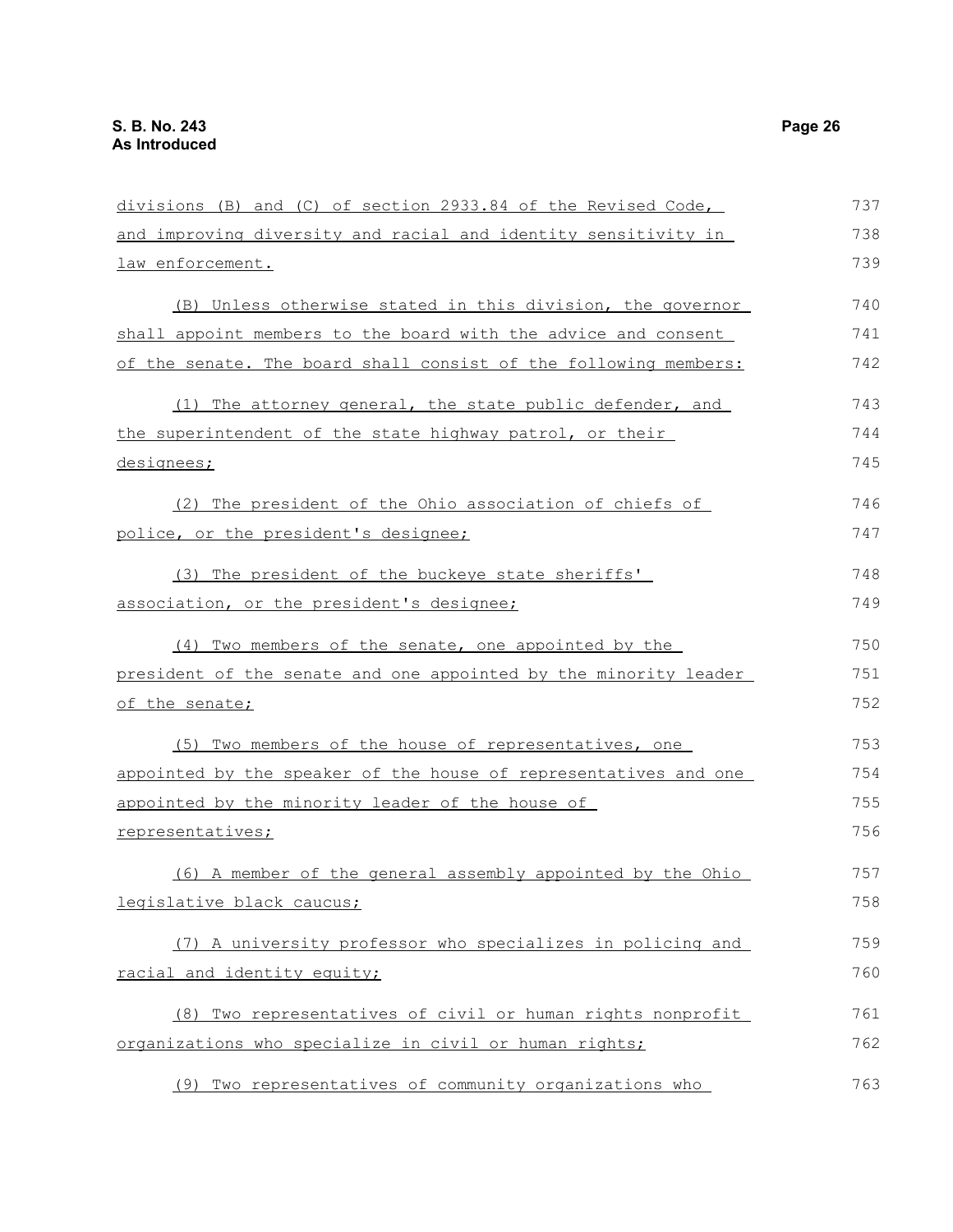| specialize in civil or human rights and criminal justice and who | 764 |
|------------------------------------------------------------------|-----|
| work with victims of biased policing or status-based profiling,  | 765 |
| with at least one of the representatives being between sixteen   | 766 |
| and twenty-four years of age;                                    | 767 |
| (10) Two religious clergy members with experience in             | 768 |
| addressing and reducing racial and identity bias toward          | 769 |
| individuals and groups.                                          | 770 |
| (C) The board shall have the following annual duties:            | 771 |
| (1) Assist the attorney general in analyzing the data            | 772 |
| reported by law enforcement agencies pursuant to division (G) of | 773 |
| section 2933.84 of the Revised Code;                             | 774 |
| (2) Assess state and local law enforcement training              | 775 |
| regarding biased policing and status-based profiling;            | 776 |
| (3) Work in partnership with state and local law                 | 777 |
| enforcement agencies to review and analyze biased policing and   | 778 |
| status-based profiling policies and practices across geographic  | 779 |
| <u>areas in Ohio;</u>                                            | 780 |
| (4) Conduct evidence-based research or consult available         | 781 |
| research on intentional and implicit biases and law enforcement  | 782 |
| stop, search, and seizure tactics;                               | 783 |
| (5) Hold at least three public meetings across the state         | 784 |
| to discuss biased policing and status-based profiling and        | 785 |
| potential reforms to prevent those practices, and provide public | 786 |
| notice of each meeting at least sixty days before each meeting;  | 787 |
| (6) Issue an annual report that provides the board's             | 788 |
| assessment of biased policing and status-based profiling in the  | 789 |
| state, detailed findings on the past and current status of       | 790 |
| racial and identity profiling, and policy recommendations to     | 791 |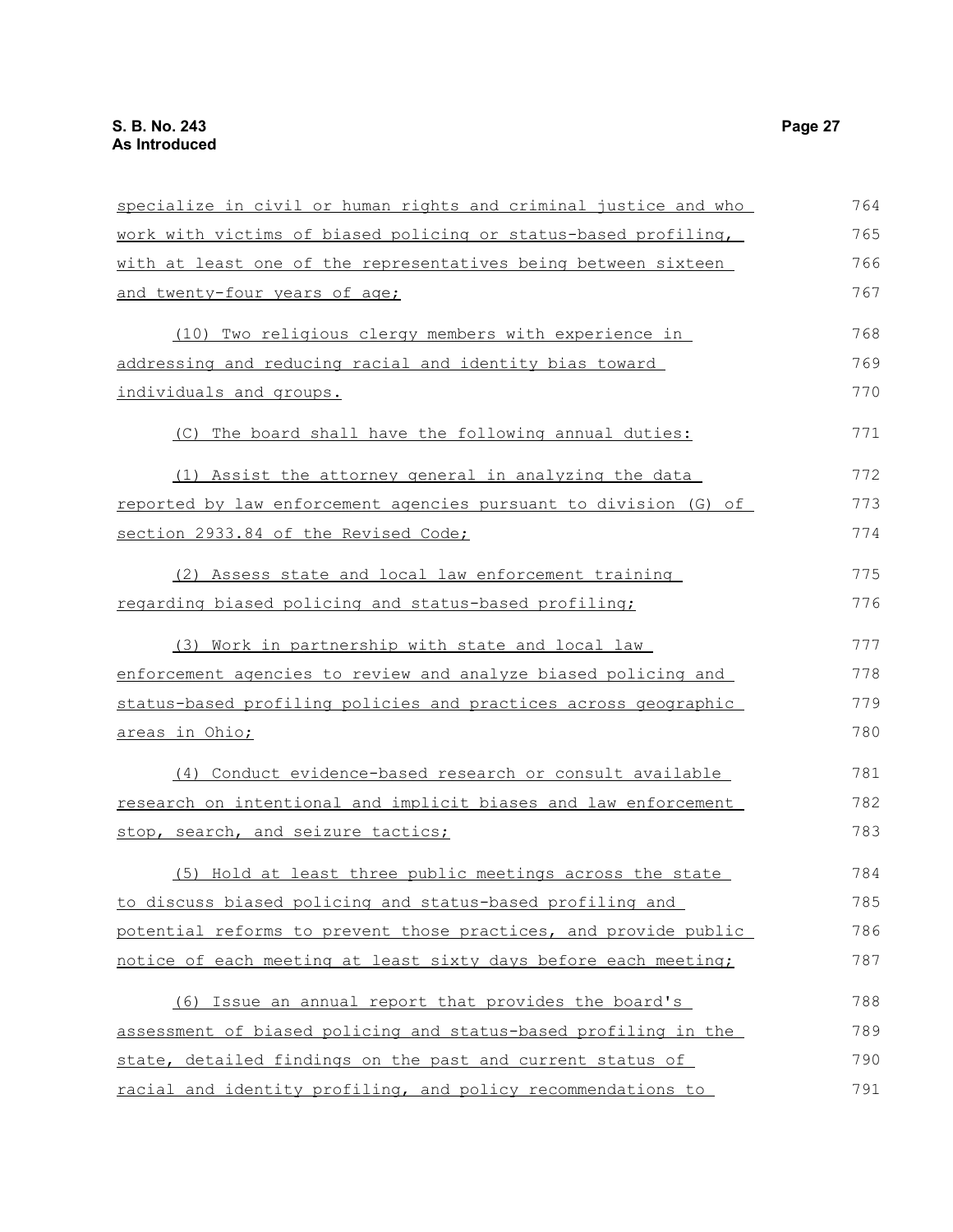| eliminate biased policing and profiling.                         | 792 |
|------------------------------------------------------------------|-----|
| (D) The annual report of the board is a public record and        | 793 |
| shall be posted on the attorney general's web site. Previous     | 794 |
| annual reports shall be retained and kept available on the web   | 795 |
| site.                                                            | 796 |
| (E)(1) Members of the board shall serve initial four-year        | 797 |
| terms. At the end of each term the original appointing authority | 798 |
| may renew the member's appointment. Any vacancy that occurs on   | 799 |
| the board shall be filled in the same manner as the original     | 800 |
| appointment.                                                     | 801 |
| (2) The board shall annually elect two of its members as         | 802 |
| co-chairpersons. No action of the board shall be valid unless    | 803 |
| agreed to by a majority of its members.                          | 804 |
| (3) Members of the board shall serve without compensation.       | 805 |
| Sec. 2933.84. (A) As used in this section:                       | 806 |
| (1) "Gender identity" means the gender-related identity,         | 807 |
| appearance, or mannerisms or other gender-related                | 808 |
| characteristics of an individual, with or without regard to the  | 809 |
| individual's designated gender at birth.                         | 810 |
| (2) "Minority group" means any of the following:                 | 811 |
| (a) African Americans, including, but not limited to,            | 812 |
| persons of African descent;                                      | 813 |
| (b) Latinos, including, but not limited to, persons of           | 814 |
| Hispanic descent;                                                | 815 |
| (c) Persons of Arab or Middle Eastern descent or                 | 816 |
| appearance;                                                      | 817 |
| (d) Asians;                                                      | 818 |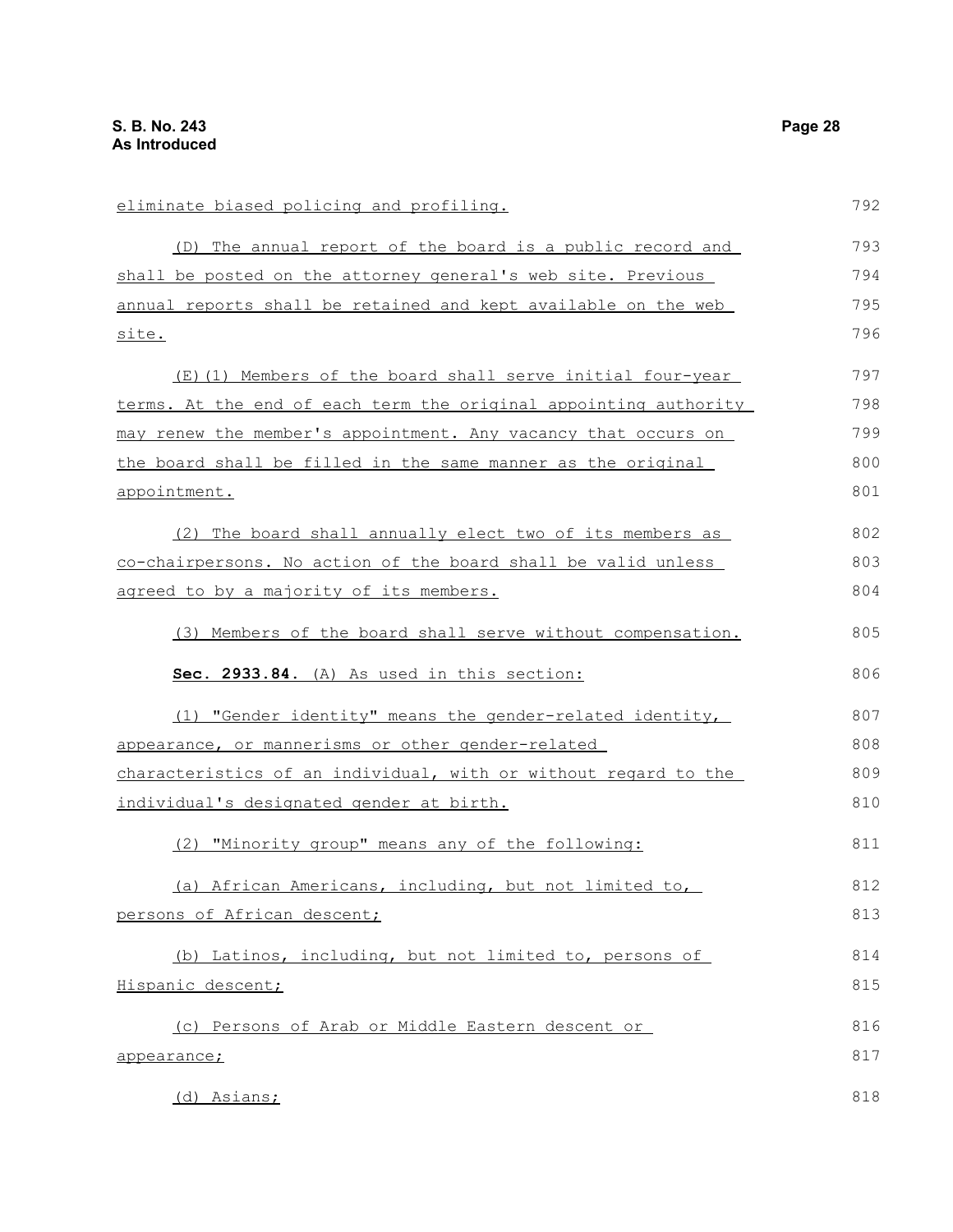similar cause.

Code.

(e) Native Americans; (f) Pacific Islanders; (g) Any persons not described in division  $(A)$   $(2)$   $(a)$ ,  $(b)$ , (c), (d), (e), or (f) of this section who are members of a socially or economically disadvantaged group, whose disadvantage arises from discrimination on the basis of race, religion, sex, disability, military status, national origin, ancestry, or other (3) Except as otherwise provided in this division, "minor traffic violation" means any violation of a prohibition set forth in Title XLV of the Revised Code or of an ordinance of a municipal corporation that is substantially equivalent to any prohibition set forth in Title XLV of the Revised Code. "Minor traffic violation" does not include any violation that is a moving violation as defined in section 2743.70 of the Revised (4) "Sexual orientation" means actual or perceived heterosexuality, homosexuality, or bisexuality. 819 820 821 822 823 824 825 826 827 828 829 830 831 832 833 834 835 836

(5) "Traffic stop" means a law enforcement officer's stop of a motor vehicle, bicycle, or pedestrian for any minor traffic violation. 837 838 839

(B) No law enforcement officer shall do any of the following: 840 841

 (1) Target or stop an individual who is a motorist, bicyclist, or pedestrian on the basis, in whole or in part, of the ethnic, minority group, religious affiliation, sexual orientation, or gender identity status of the individual by means of detention, interdiction, or other disparate treatment, unless all of the following apply: 842 843 844 845 846 847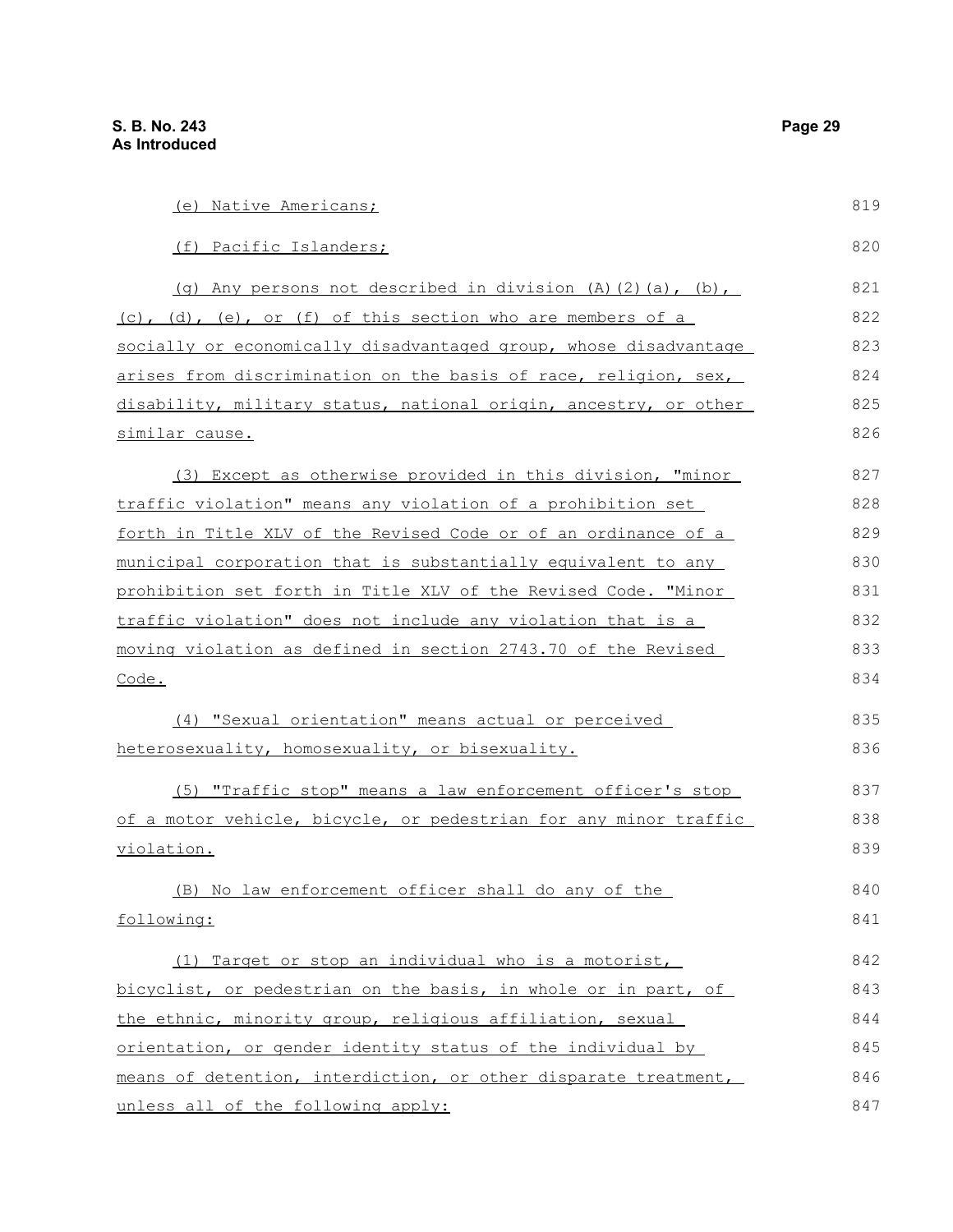| (a) The officer stops or targets the individual on that          | 848 |
|------------------------------------------------------------------|-----|
| basis because the individual's ethnic, minority group, religious | 849 |
| affiliation, sexual orientation, or gender identity status, as   | 850 |
| perceived by the officer, matches a description of a specific    | 851 |
| suspect that the officer is seeking to apprehend.                | 852 |
| (b) The individual matches one or more other identifying         | 853 |
| factors of the description of the suspect.                       | 854 |
| (c) The description of the suspect is timely and reliable.       | 855 |
| (2) Use any violation of any state or local traffic law as       | 856 |
| a pretense for stopping a motor vehicle, bicycle, or pedestrian  | 857 |
| for any reason, unless the reason for the stop is the occurrence | 858 |
| of an offense that the officer can explicitly articulate;        | 859 |
| (3) Request an operator of a motor vehicle or bicycle that       | 860 |
| is stopped solely for a minor traffic violation, or a pedestrian | 861 |
| who is stopped solely for a minor traffic violation, to consent  | 862 |
| to a search by the officer of the motor vehicle or bicycle or of | 863 |
| the pedestrian;                                                  | 864 |
| (4) After a traffic stop of a motor vehicle, bicycle, or         | 865 |
| pedestrian, detain the motor vehicle, its operator, or its       | 866 |
| passengers, the bicycle or its operator, or the pedestrian to    | 867 |
| provide time for arrival of a canine unit or any other animal    | 868 |
| used in an inspection or sniffing of a motor vehicle, bicycle,   | 869 |
| or person, or otherwise extend the traffic stop beyond the time  | 870 |
| reasonably necessary to address the traffic violation that is    | 871 |
| the basis of the stop, unless there exists probable cause to     | 872 |
| believe that the operator of the vehicle or bicycle, one or more | 873 |
| passengers of the vehicle, or the pedestrian has been involved   | 874 |
| in criminal activity.                                            | 875 |
| (C) No official of a law enforcement agency shall engage         | 876 |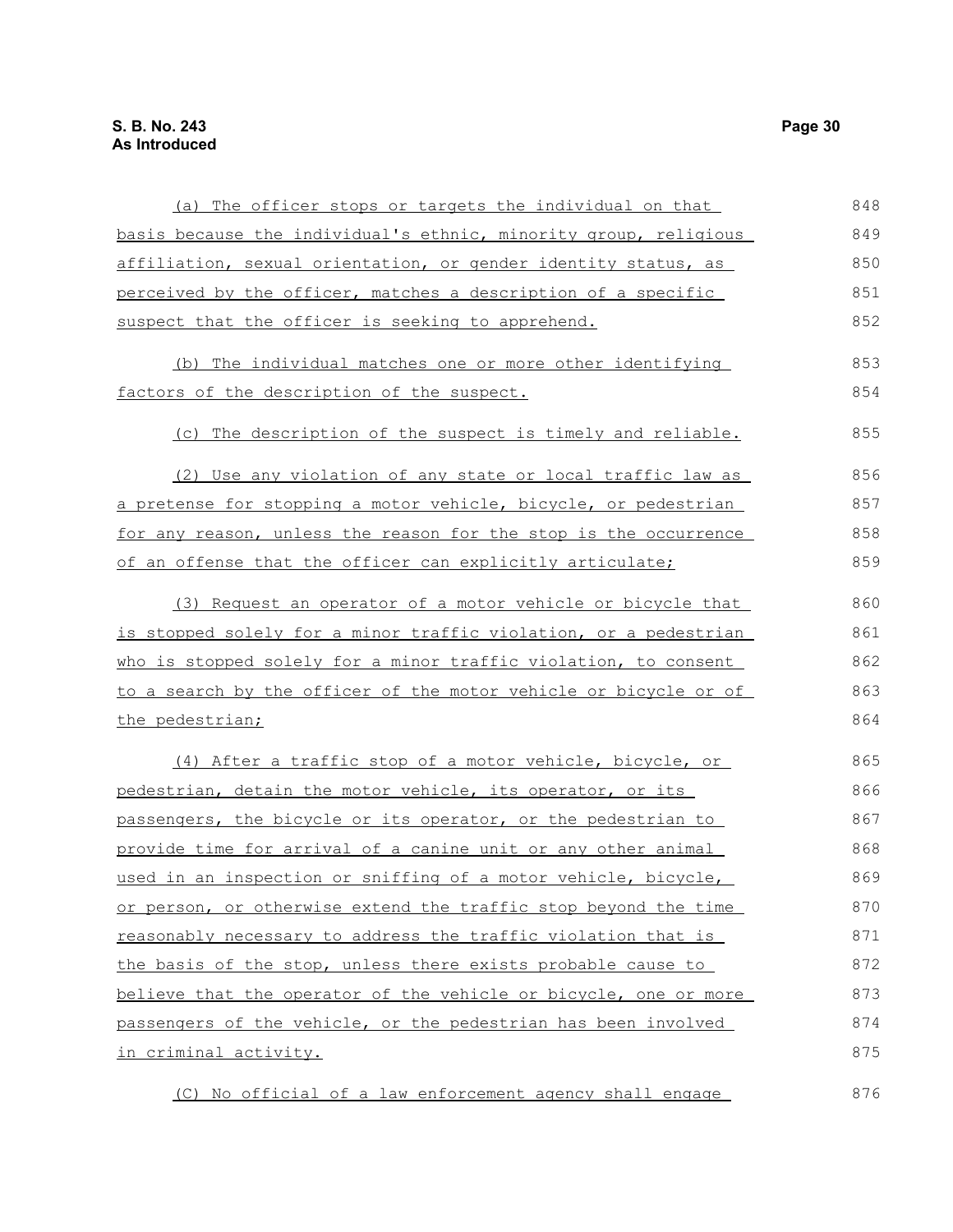| in, or authorize or allow the law enforcement officers the       | 877 |
|------------------------------------------------------------------|-----|
| agency employs or is served by to engage in, a violation of      | 878 |
| division (B) (1) of this section.                                | 879 |
| (D) Each law enforcement agency in this state that employs       | 880 |
| or is served by any law enforcement officer shall do all of the  | 881 |
| following:                                                       | 882 |
| (1) Develop and maintain a policy that is designed to            | 883 |
| eliminate biased policing or status-based profiling by the       | 884 |
| agency and its law enforcement officers, including biased        | 885 |
| policing and status-based profiling of the type described in     | 886 |
| divisions (B) and (C) of this section, and to cease existing     | 887 |
| practices by the agency and its officers that permit,            | 888 |
| perpetuate, or encourage biased policing and status-based        | 889 |
| profiling;                                                       | 890 |
| (2) Develop an educational training program that is              | 891 |
| designed to train its law enforcement officers and officials how | 892 |
| to perform law enforcement duties and handle law enforcement     | 893 |
| matters without engaging in biased policing or status-based      | 894 |
| profiling, including biased policing and status-based profiling  | 895 |
| of the type described in divisions (B) and (C) of this section.  | 896 |
| The educational training program shall include training          | 897 |
| materials that provide an understanding of the historical and    | 898 |
| cultural systems that perpetuate biased policing and status-     | 899 |
| based profiling, assistance in identifying biased policing and   | 900 |
| status-based profiling practices, and self-evaluation strategies | 901 |
| for officers to preempt biased policing or status-based          | 902 |
| profiling prior to stopping an individual;                       | 903 |
| (3) Annually provide training under the program developed        | 904 |
| pursuant to division (D)(2) of this section to each law          | 905 |
| enforcement officer who is employed by or serves the agency and  | 906 |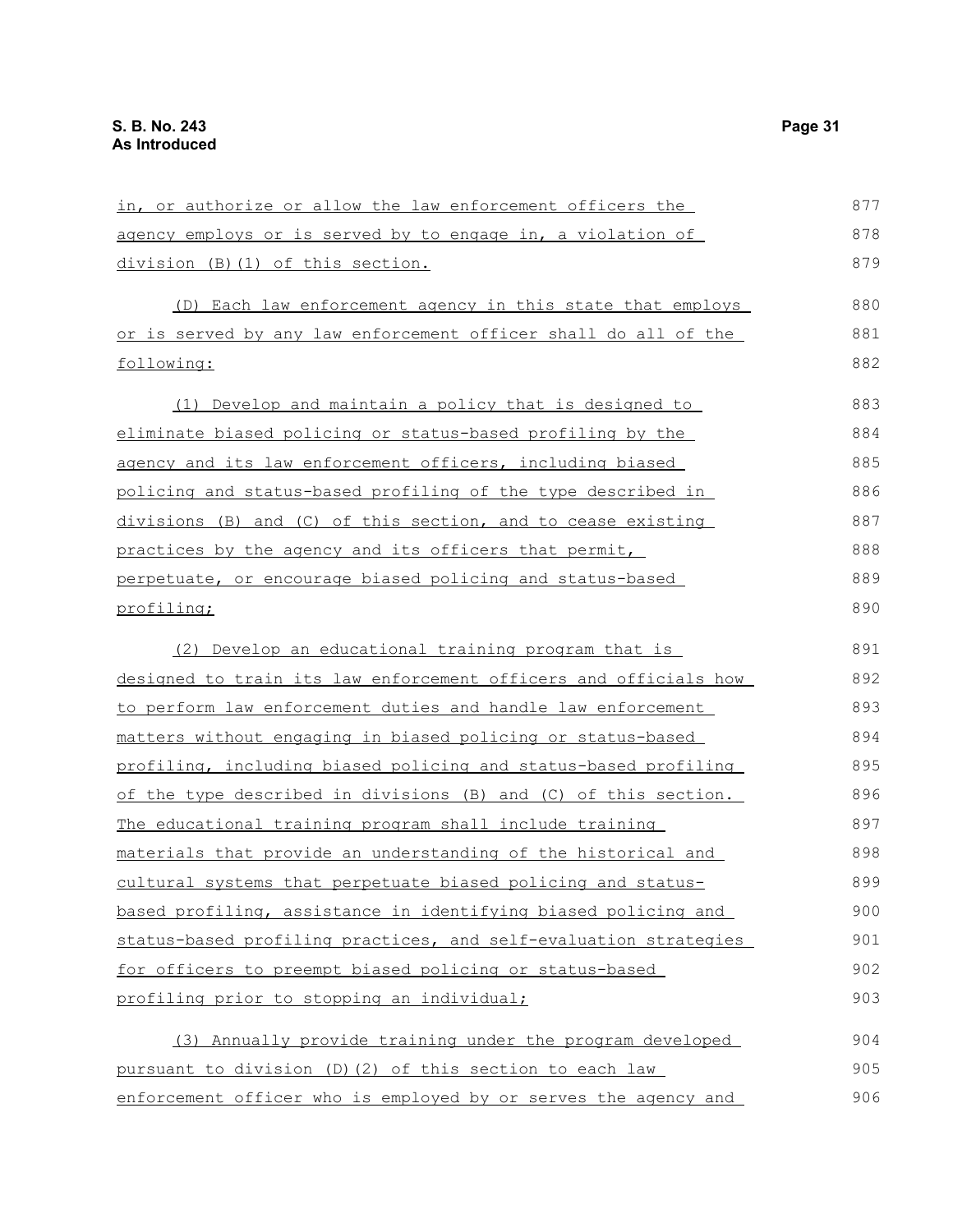| to each official of the agency;                                 | 907 |
|-----------------------------------------------------------------|-----|
| $(4)$ In addition to the training required by division $(D)$    | 908 |
| (3) of this section, provide training under the program         | 909 |
| developed pursuant to division (D) (2) of this section to each  | 910 |
| law enforcement officer who is employed by or serves the agency | 911 |
| and violates division (B) of this section and to each official  | 912 |
| of the agency who violates division (C) of this section, within | 913 |
| a reasonable period of time after the violation.                | 914 |
| (E)(1) Whenever a law enforcement officer causes the stop,      | 915 |
| delay, or questioning of the operator of a motor vehicle, the   | 916 |
| operator of a bicycle, or a pedestrian, the law enforcement     | 917 |
| agency that employs or is served by the law enforcement officer | 918 |
| shall obtain from the law enforcement officer and record all of | 919 |
| <u>the following data:</u>                                      | 920 |
| (a) Regarding a motor vehicle or bicycle, a description of      | 921 |
| the motor vehicle or bicycle, including its manufacturer and    | 922 |
| model;                                                          | 923 |
| (b) Regarding a motor vehicle, the identifying numerals,        | 924 |
| letters, or numerals and letters that appear on the motor       | 925 |
| vehicle's license plate;                                        | 926 |
| (c) The race, ethnicity, approximate age, and gender of         | 927 |
| the operator and all passengers of the motor vehicle, the       | 928 |
| operator of the bicycle, or the pedestrian;                     | 929 |
| (d) The location of the stop, delay, or questioning,            | 930 |
| including the street and address number;                        | 931 |
| (e) The approximate duration of the stop, delay, or             | 932 |
| questioning;                                                    | 933 |
| (f) The basis for the stop, delay, or questioning,              | 934 |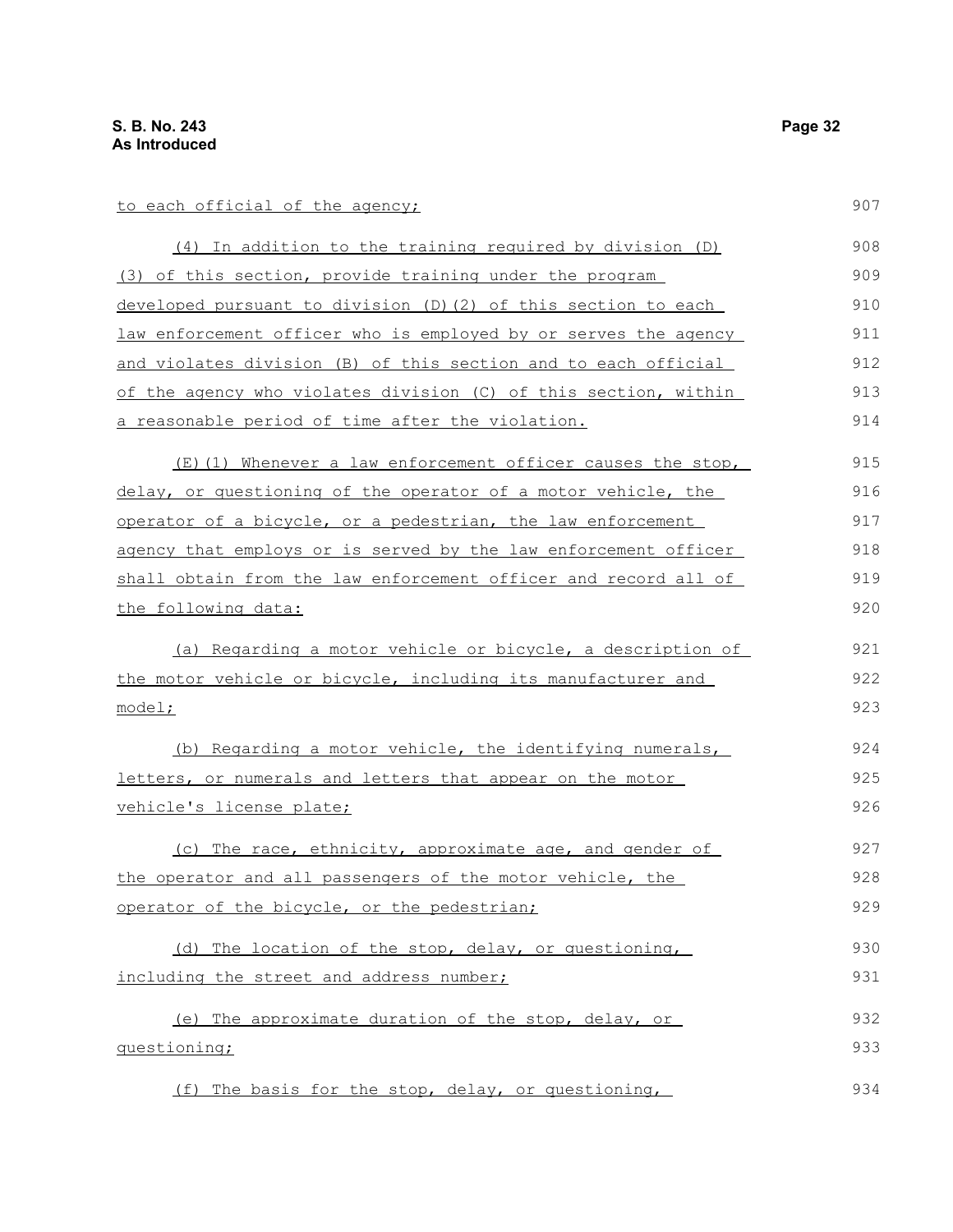| including any local, state, or federal offense alleged to have     | 935 |
|--------------------------------------------------------------------|-----|
| been committed by the operator or any passenger of the motor       | 936 |
| vehicle, the operator of the bicycle, or the pedestrian;           | 937 |
| (g) The date on which and exact time at which the stop,            | 938 |
| delay, or questioning occurred.                                    | 939 |
| (2) The identification of the characteristics described in         | 940 |
| $divisions$ (E)(1)(a) to (q) of this section shall be based on the | 941 |
| observation and perception of the law enforcement officer          | 942 |
| conducting the stop, delay, or questioning. No operator of or      | 943 |
| passenger in the involved motor vehicle, no operator of the        | 944 |
| involved bicycle, and no involved pedestrian, whichever is         | 945 |
| applicable, shall be asked to provide the information regarding    | 946 |
| those characteristics.                                             | 947 |
| (F) Whenever a law enforcement officer conducts a search           | 948 |
| or inventory of a motor vehicle or bicycle, or otherwise causes    | 949 |
| a motor vehicle, bicycle, or pedestrian to be inspected or         | 950 |
| sniffed by a canine unit or any other animal for the detection     | 951 |
| of illegal drugs or contraband, the law enforcement agency that    | 952 |
| employs or is served by the law enforcement officer shall obtain   | 953 |
| from the law enforcement officer and record all of the following   | 954 |
| data:                                                              | 955 |
| (1) The legal basis and rationale for the stop, search,            | 956 |
| inventory, or sniffing of the motor vehicle, bicycle, or           | 957 |
| pedestrian;                                                        | 958 |
| (2) The nature of any contraband that was discovered in            | 959 |
| the course of the search, inventory, or sniffing;                  | 960 |
| (3) The exact oral or written warning or instructions              | 961 |
| given to the operator of or passenger in the motor vehicle, the    | 962 |
| operator of the bicycle, or the pedestrian prior to the search,    | 963 |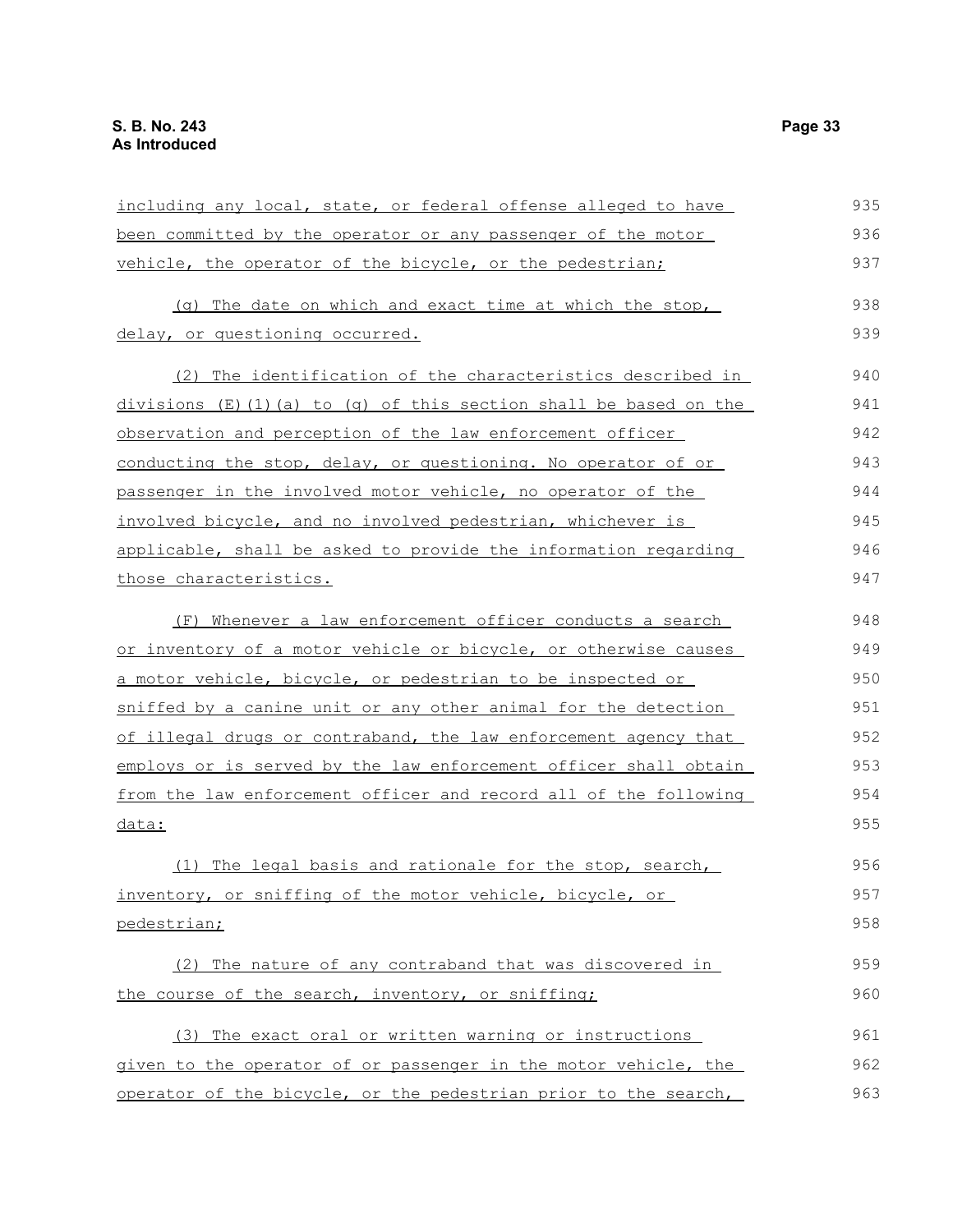| inventory, or sniffing;                                                  | 964 |
|--------------------------------------------------------------------------|-----|
| (4) The charge or charges, if any, that were filed against               | 965 |
| the operator of or passenger in the motor vehicle, the operator          | 966 |
| of the bicycle, or the pedestrian as a result of the search,             | 967 |
| inventory, or sniffing.                                                  | 968 |
| (G) (1) Each law enforcement agency that collects data                   | 969 |
| under division (E) or (F) of this section shall annually submit          | 970 |
| the data collected to the attorney general. The agency shall             | 971 |
| <u>submit the data not later than the first day of February of the</u>   | 972 |
| calendar year following the year for which the data is                   | 973 |
| collected, in accordance with the rules adopted by the attorney          | 974 |
| general under division (B) of section 109.805 of the Revised             | 975 |
| Code. Upon receipt of the data, the attorney general shall               | 976 |
| analyze the data in accordance with general statistical                  | 977 |
| standards to determine whether disparities exist in the stopping         | 978 |
| and searching of motor vehicles, bicycles, or pedestrians that           | 979 |
| cause a disproportionately adverse effect on a particular                | 980 |
| <u>minority group or groups or any other group of persons linked by </u> | 981 |
| ethnic, religious affiliation, sexual orientation, or gender             | 982 |
| <u>identity status. Not later than the first day of April of the</u>     | 983 |
| calendar year in which the attorney general receives the data            | 984 |
| <u>under this division, the attorney general shall publish the data </u> | 985 |
| <u>and the analysis conducted under this division in a report that</u>   | 986 |
| the attorney general prepares annually.                                  | 987 |
| The attorney general shall distribute copies of<br>(2)                   | 988 |
| reports published under division (G) (1) of this section to the          | 989 |
| general assembly, the governor, and law enforcement agencies.            | 990 |
| The reports are public records under section 149.43 of the               | 991 |

Revised Code and shall be made readily available to the public. 992

(3) The attorney general shall exclude from the reports 993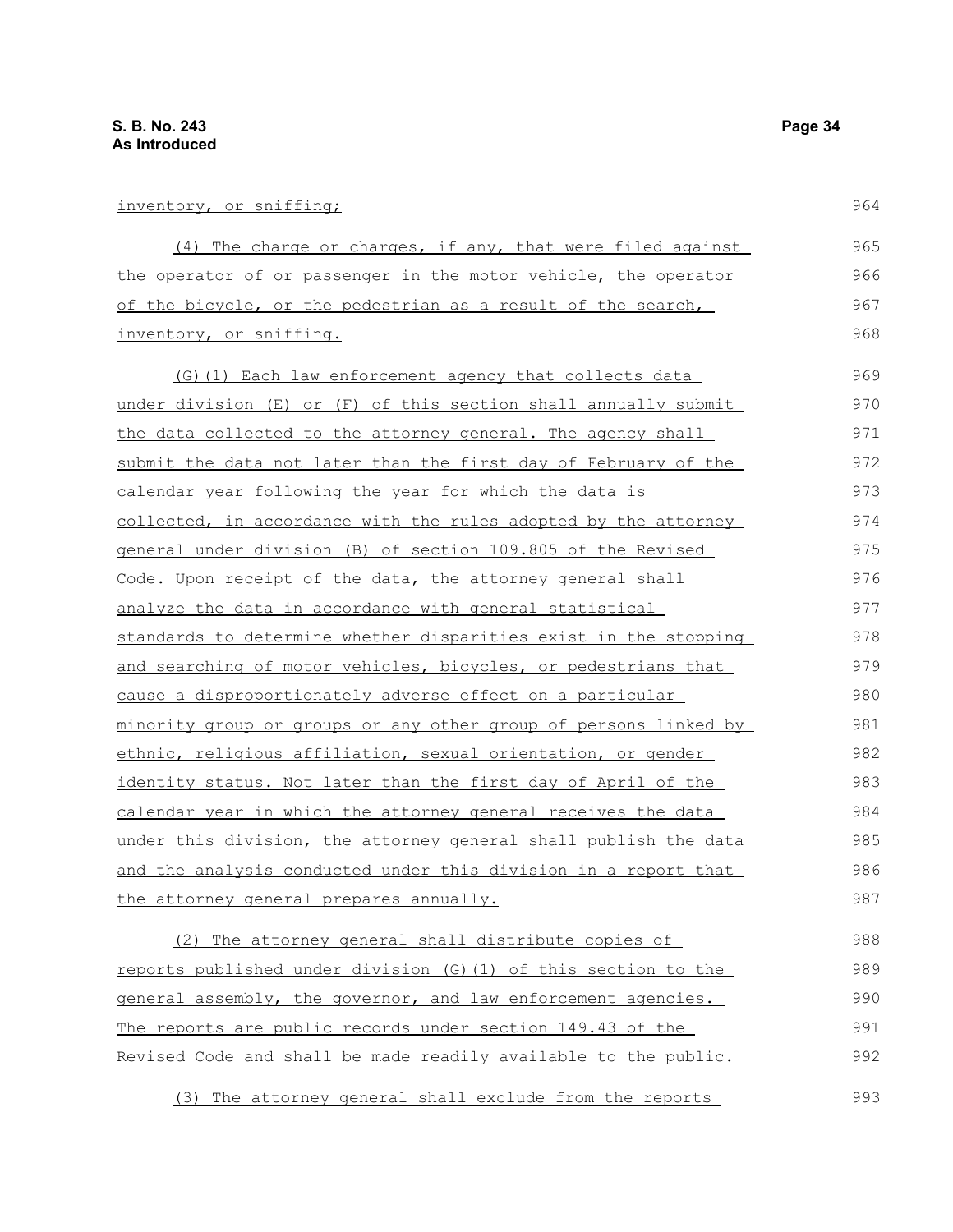| described in division (G)(1) of this section all information      | 994  |
|-------------------------------------------------------------------|------|
| that would personally identify any motor vehicle operator or      | 995  |
| passenger, any bicycle operator, or any pedestrian who is the     | 996  |
| subject of any stop, search, inventory, or sniffing described in  | 997  |
| this section or any law enforcement officer who conducts any      | 998  |
| stop, search, inventory, or sniffing described in this section.   | 999  |
| The attorney general and local law enforcement agencies shall     | 1000 |
| maintain the information so excluded for a reasonable period of   | 1001 |
| time.                                                             | 1002 |
| Information of the nature described in this division that         | 1003 |
| is excluded from the report described in division (G) (1) of this | 1004 |
| section is not a public record for purposes of section 149.43 of  | 1005 |
| the Revised Code, and the attorney general or law enforcement     | 1006 |
| agency shall redact all information of that nature from any       | 1007 |
| records released by the attorney general or law enforcement       | 1008 |
| agency. The attorney general or a law enforcement agency may      | 1009 |
| disclose information of that nature for purposes of a civil       | 1010 |
| proceeding brought under division (I) or (J) of this section and  | 1011 |
| may release information of that nature to relevant parties of a   | 1012 |
| motion seeking to exclude from admission as evidence any          | 1013 |
| information obtained through a potentially unconstitutional or    | 1014 |
| unlawful search.                                                  | 1015 |
| (H) If the attorney general determines in the analysis            | 1016 |
| conducted under division (G) of this section that the             | 1017 |
| statistical data collected and analyzed under this section shows  | 1018 |
| any pattern of disparate traffic and law enforcement practices    | 1019 |
| by a law enforcement agency or its officers or officials, that    | 1020 |
| has a disproportionately adverse effect on a particular minority  | 1021 |
| group or groups or any other group of persons linked by           | 1022 |
| ethnicity, religious affiliation, sexual orientation, or gender   | 1023 |
| identity status, the law enforcement agency shall take immediate  | 1024 |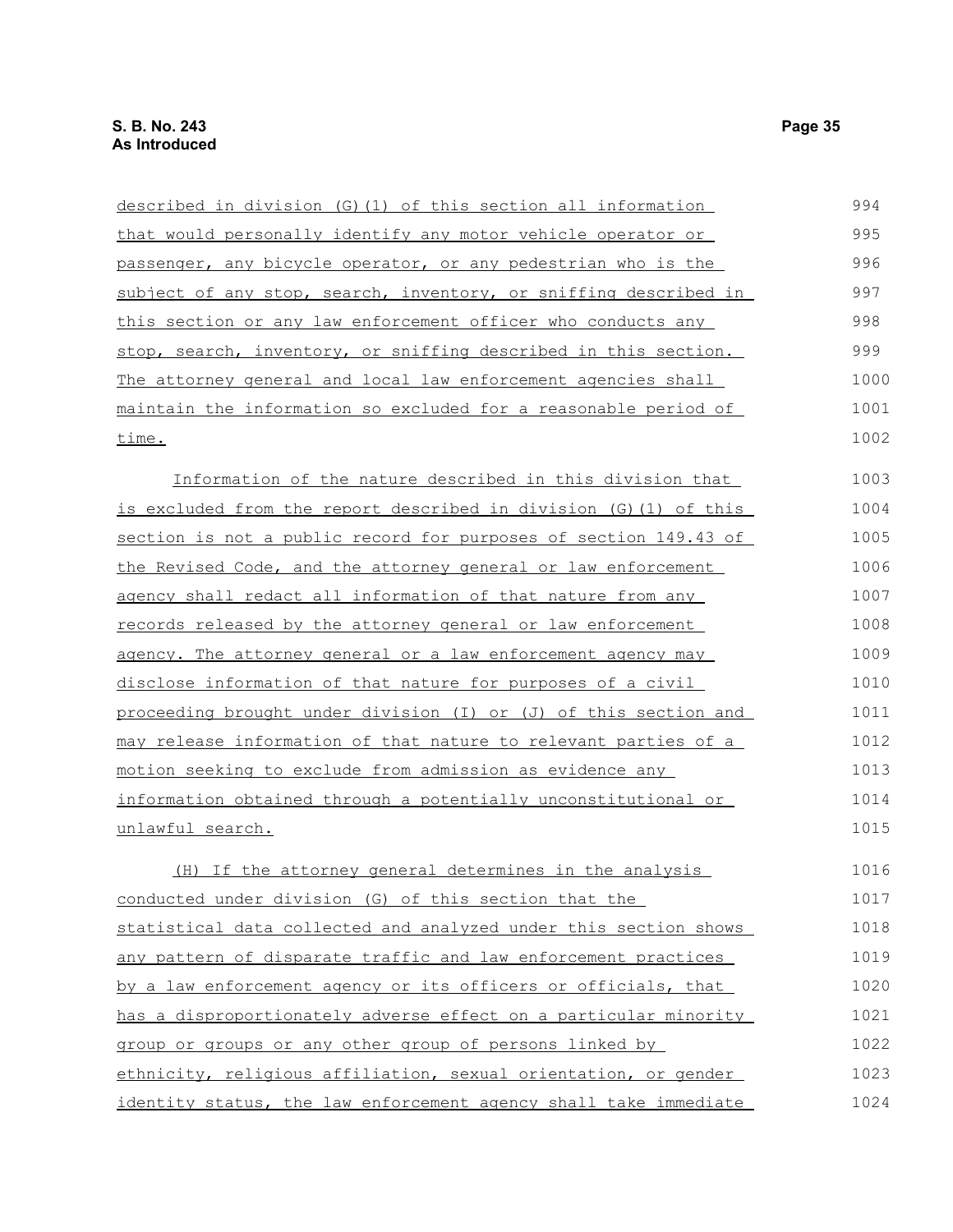remedial actions to eradicate the practices by the agency or its officers or officials. (I) An individual who is a victim of a violation of division (B) or (C) of this section has a cause of action against the law enforcement agency that employs or is served by the law enforcement officer or official who committed the violation. The individual may file a civil action asserting the cause under section 2307.60 of the Revised Code. In the action, the individual may seek appropriate and equitable relief in a court of record in this state having jurisdiction. The court shall award reasonable attorneys' fees, including expert fees as part of the attorneys' fee, to the prevailing party as costs. (J) The attorney general may institute civil proceedings for injunctive relief against a law enforcement agency that employs or is served by a law enforcement officer or official who violates division (B) or (C) of this section to compel the termination of the violation and prevent future violations. The attorney general may bring the proceedings in any court of competent jurisdiction. If the attorney general proves in the proceedings that a law enforcement officer or official that the agency employs or is served by has committed or is committing the violation, the court shall order the agency to discontinue all biased policing and status-based profiling, to discontinue all practices that permit, perpetuate, or encourage biased policing or status-based profiling, and to submit to the attorney general a corrective action plan for discontinuing all biased policing or status-based profiling and all such practices. The court shall order the agency to submit the corrective action plan to the attorney general by a specified date that is agreed upon by the agency and the attorney general and approved by the court. 1025 1026 1027 1028 1029 1030 1031 1032 1033 1034 1035 1036 1037 1038 1039 1040 1041 1042 1043 1044 1045 1046 1047 1048 1049 1050 1051 1052 1053 1054 1055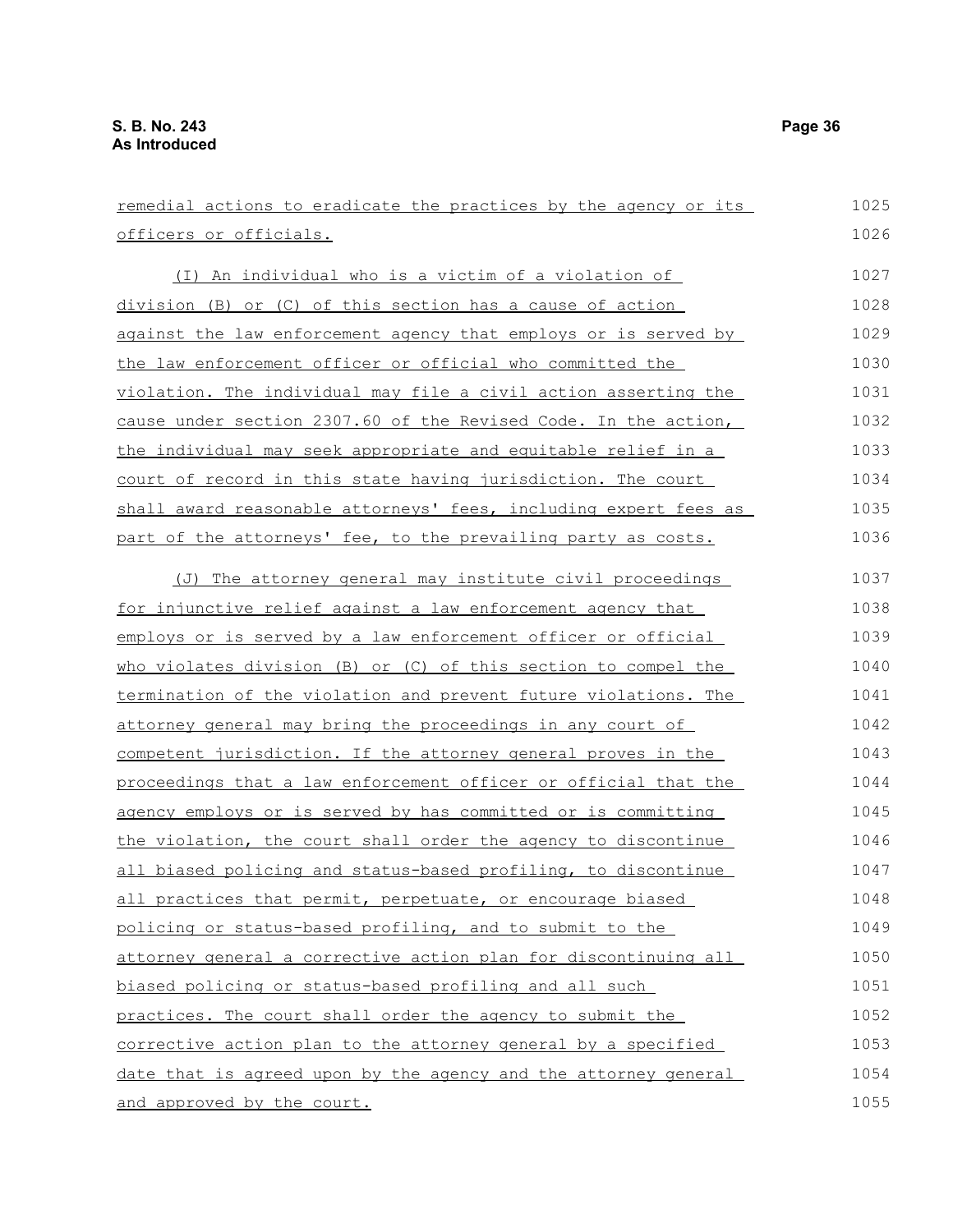## **S. B. No. 243 Page 37 As Introduced**

**Sec. 4117.10.** (A) An agreement between a public employer and an exclusive representative entered into pursuant to this chapter governs the wages, hours, and terms and conditions of public employment covered by the agreement. If the agreement provides for a final and binding arbitration of grievances, public employers, employees, and employee organizations are subject solely to that grievance procedure and the state personnel board of review or civil service commissions have no jurisdiction to receive and determine any appeals relating to matters that were the subject of a final and binding grievance procedure. Where no agreement exists or where an agreement makes no specification about a matter, the public employer and public employees are subject to all applicable state or local laws or ordinances pertaining to the wages, hours, and terms and conditions of employment for public employees. All of the following prevail over conflicting provisions of agreements between employee organizations and public employers: (1) Laws pertaining to any of the following subjects: (a) Civil rights; (b) Affirmative action; (c) Unemployment compensation; (d) Workers' compensation; (e) The retirement of public employees; (f) Residency requirements; 1056 1057 1058 1059 1060 1061 1062 1063 1064 1065 1066 1067 1068 1069 1070 1071 1072 1073 1074 1075 1076 1077 1078 1079

(g) The minimum educational requirements contained in the Revised Code pertaining to public education including the requirement of a certificate by the fiscal officer of a school district pursuant to section 5705.41 of the Revised Code; 1080 1081 1082 1083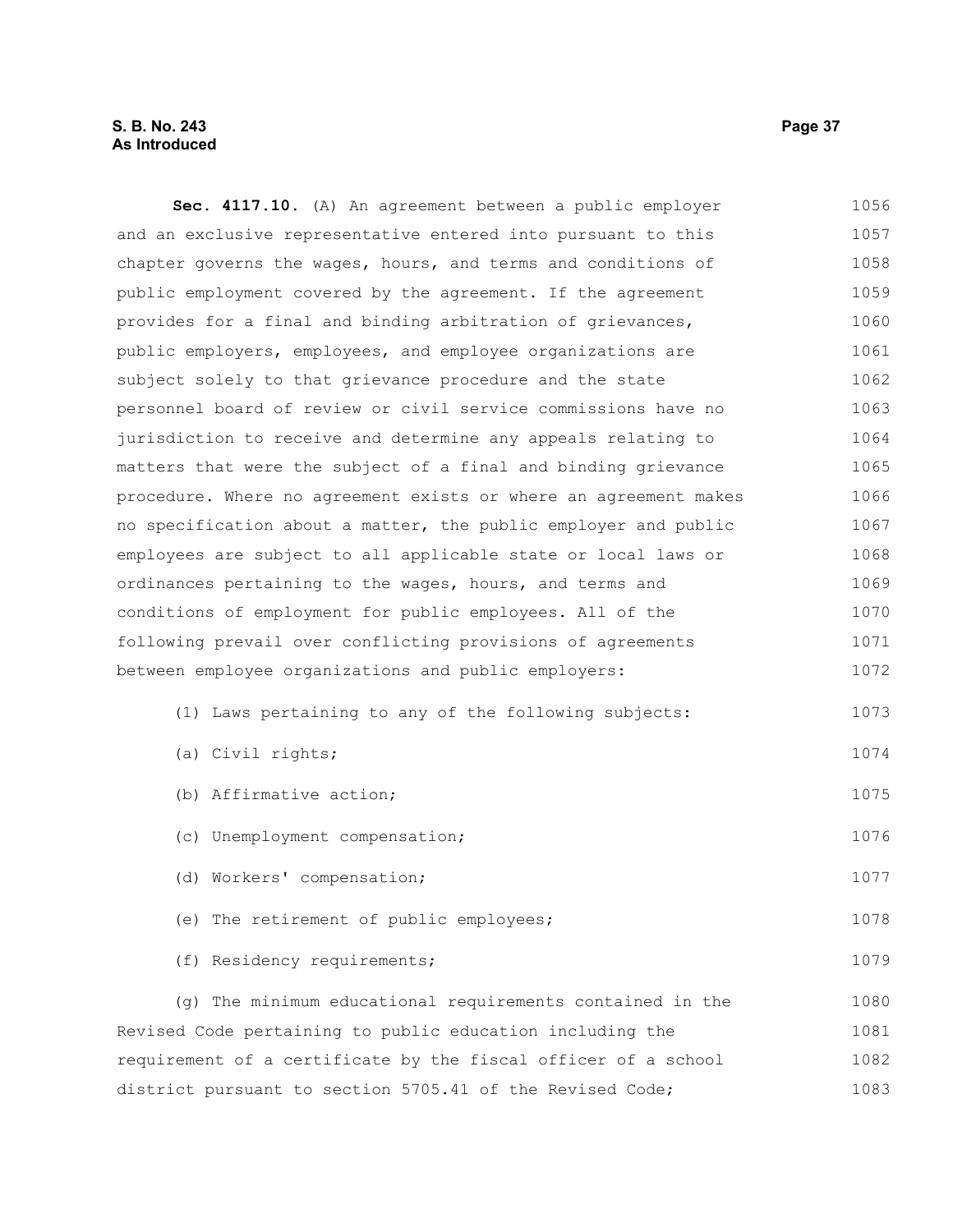## **S. B. No. 243 Page 38 As Introduced**

(h) The provisions of division (A) of section 124.34 of the Revised Code governing the disciplining of officers and employees who have been convicted of a felony; 1084 1085 1086

(i) The minimum standards promulgated by the state board of education pursuant to division (D) of section 3301.07 of the Revised Code. 1087 1088 1089

(2) The law pertaining to the leave of absence and compensation provided under section 5923.05 of the Revised Code, if the terms of the agreement contain benefits which are less than those contained in that section or the agreement contains no such terms and the public authority is the state or any agency, authority, commission, or board of the state or if the public authority is another entity listed in division (B) of section 4117.01 of the Revised Code that elects to provide leave of absence and compensation as provided in section 5923.05 of the Revised Code; 1090 1091 1092 1093 1094 1095 1096 1097 1098 1099

(3) The law pertaining to the leave established under section 5906.02 of the Revised Code, if the terms of the agreement contain benefits that are less than those contained in section 5906.02 of the Revised Code; 1100 1101 1102 1103

(4) The law pertaining to excess benefits prohibited under section 3345.311 of the Revised Code with respect to an agreement between an employee organization and a public employer entered into on or after the effective date of this amendment September 29, 2015. 1104 1105 1106 1107 1108

(5) The law pertaining to law enforcement agency policies, cessation of existing practices, and training programs related to biased policing or status-based profiling required under division (D) of section 2933.84 of the Revised Code with respect 1109 1110 1111 1112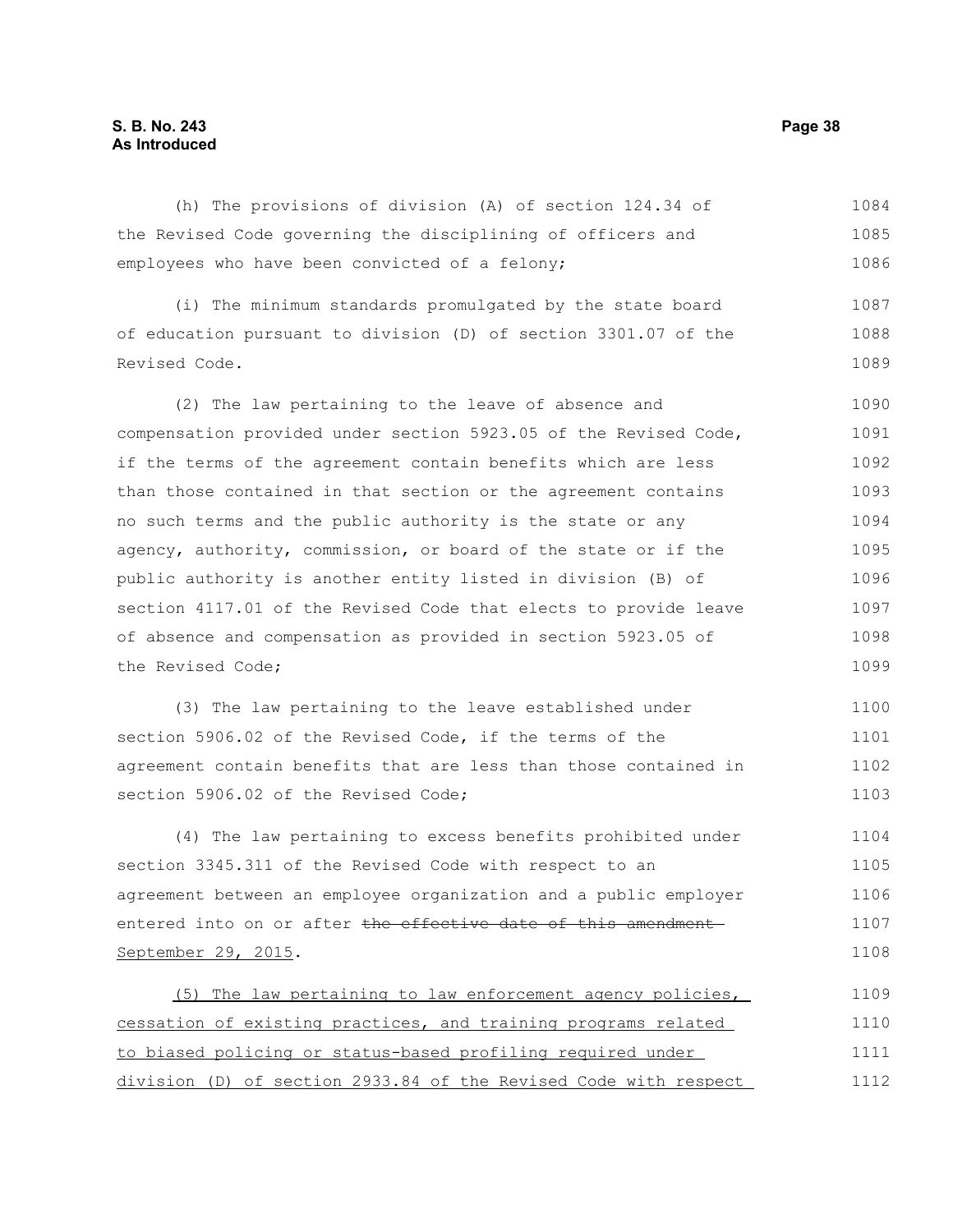amendment.

to an agreement between an employee organization and a public employer entered into on or after the effective date of this Except for sections 306.08, 306.12, 306.35, and 4981.22 of the Revised Code and arrangements entered into thereunder, and section 4981.21 of the Revised Code as necessary to comply with section 13(c) of the "Urban Mass Transportation Act of 1964," 87 Stat. 295, 49 U.S.C.A. 1609(c), as amended, and arrangements entered into thereunder, this chapter prevails over any and all 1113 1114 1115 1116 1117 1118 1119 1120 1121

other conflicting laws, resolutions, provisions, present or future, except as otherwise specified in this chapter or as otherwise specified by the general assembly. Nothing in this section prohibits or shall be construed to invalidate the provisions of an agreement establishing supplemental workers' compensation or unemployment compensation benefits or exceeding minimum requirements contained in the Revised Code pertaining to public education or the minimum standards promulgated by the state board of education pursuant to division (D) of section 3301.07 of the Revised Code. 1122 1123 1124 1125 1126 1127 1128 1129 1130 1131

(B) The public employer shall submit a request for funds necessary to implement an agreement and for approval of any other matter requiring the approval of the appropriate legislative body to the legislative body within fourteen days of the date on which the parties finalize the agreement, unless otherwise specified, but if the appropriate legislative body is not in session at the time, then within fourteen days after it convenes. The legislative body must approve or reject the submission as a whole, and the submission is deemed approved if the legislative body fails to act within thirty days after the public employer submits the agreement. The parties may specify that those provisions of the agreement not requiring action by a 1132 1133 1134 1135 1136 1137 1138 1139 1140 1141 1142 1143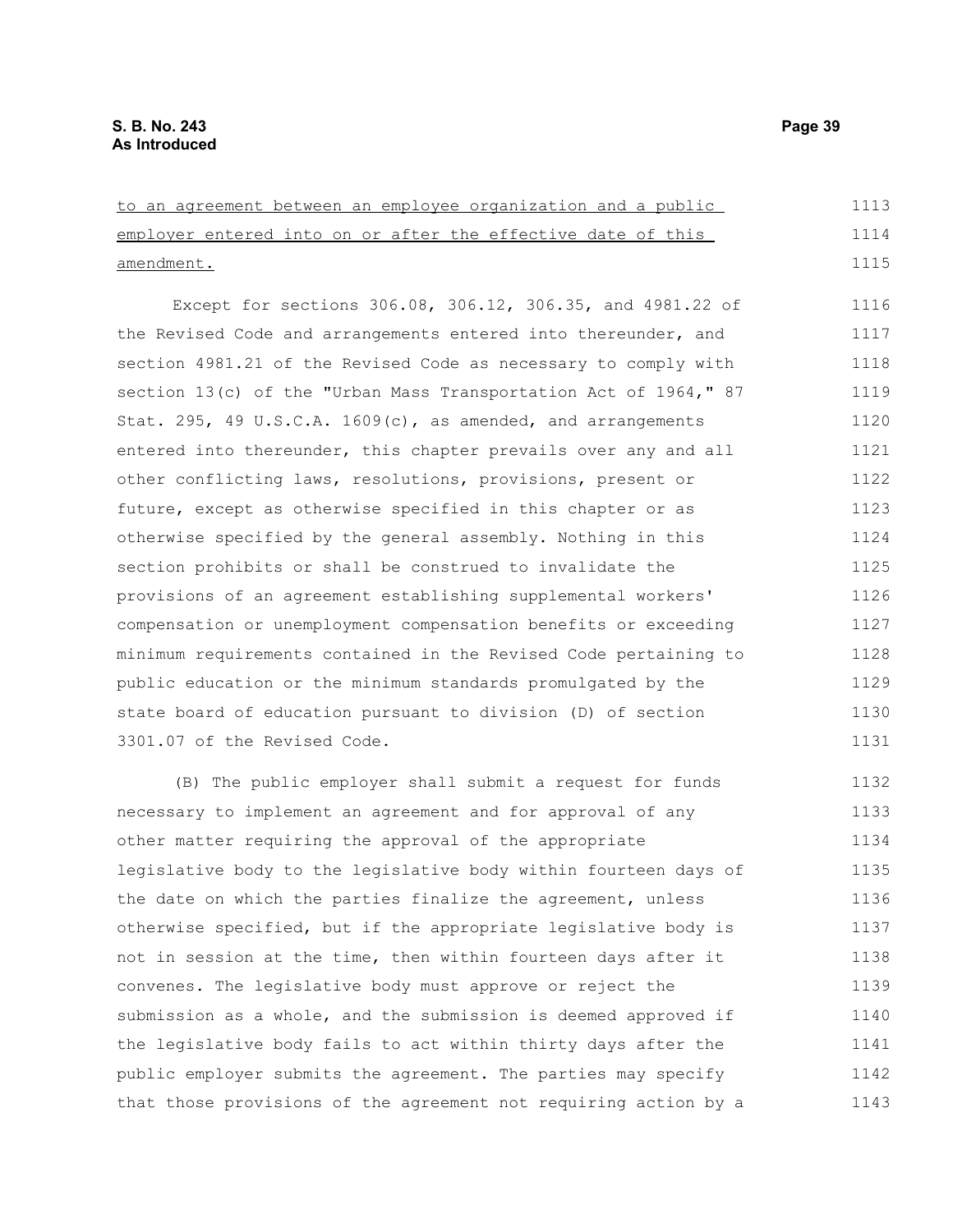#### **S. B. No. 243 Page 40 As Introduced**

legislative body are effective and operative in accordance with the terms of the agreement, provided there has been compliance with division (C) of this section. If the legislative body rejects the submission of the public employer, either party may reopen all or part of the entire agreement. 1144 1145 1146 1147 1148

As used in this section, "legislative body" includes the governing board of a municipal corporation, school district, college or university, village, township, or board of county commissioners or any other body that has authority to approve the budget of their public jurisdiction and, with regard to the state, "legislative body" means the controlling board. 1149 1150 1151 1152 1153 1154

(C) The chief executive officer, or the chief executive officer's representative, of each municipal corporation, the designated representative of the board of education of each school district, college or university, or any other body that has authority to approve the budget of their public jurisdiction, the designated representative of the board of county commissioners and of each elected officeholder of the county whose employees are covered by the collective negotiations, and the designated representative of the village or the board of township trustees of each township is responsible for negotiations in the collective bargaining process; except that the legislative body may accept or reject a proposed collective bargaining agreement. When the matters about which there is agreement are reduced to writing and approved by the employee organization and the legislative body, the agreement is binding upon the legislative body, the employer, and the employee organization and employees covered by the agreement. 1155 1156 1157 1158 1159 1160 1161 1162 1163 1164 1165 1166 1167 1168 1169 1170 1171 1172

(D) There is hereby established an office of collective 1173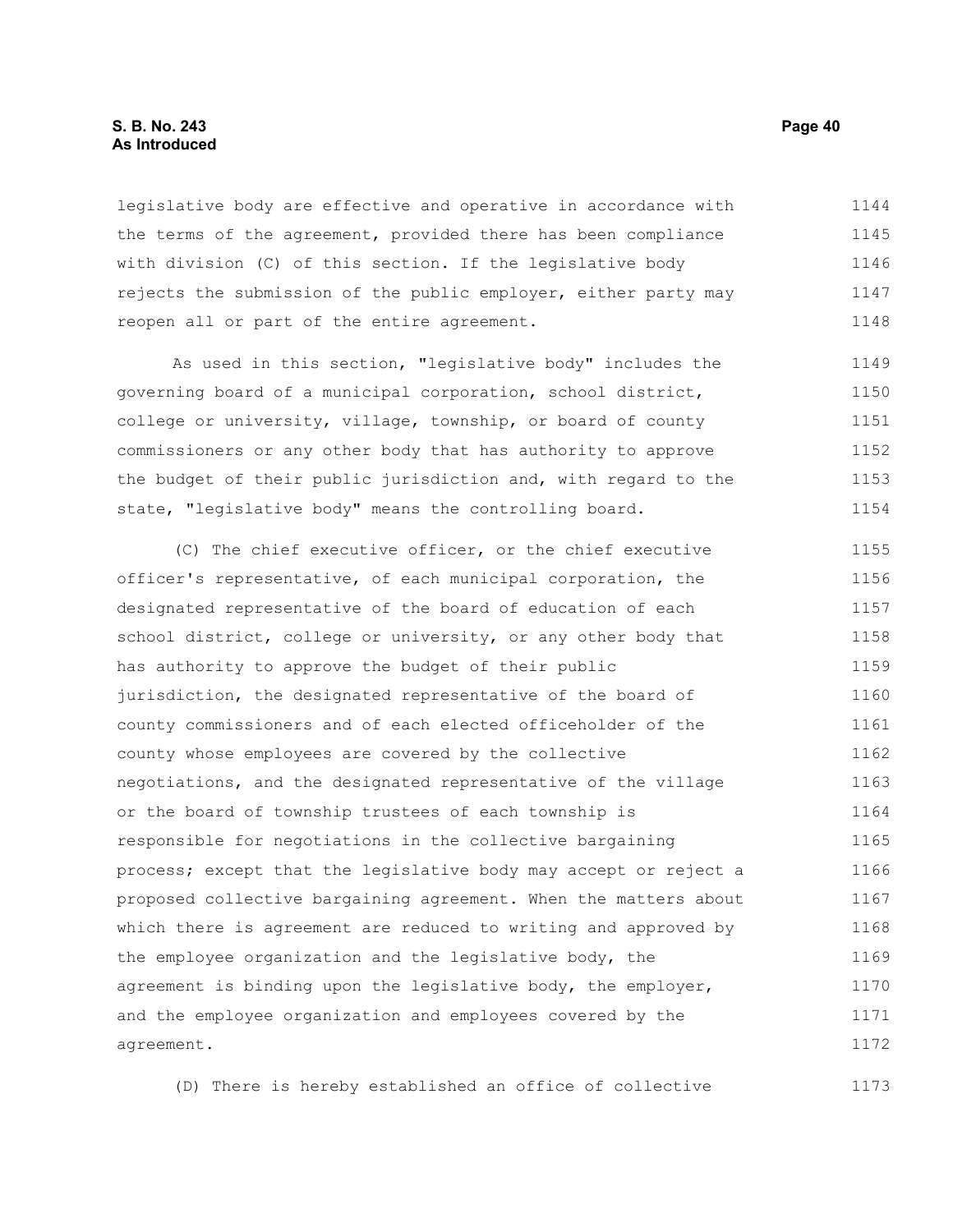#### **S. B. No. 243 Page 41 As Introduced**

bargaining in the department of administrative services for the purpose of negotiating with and entering into written agreements between state agencies, departments, boards, and commissions and the exclusive representative on matters of wages, hours, terms and other conditions of employment and the continuation, modification, or deletion of an existing provision of a collective bargaining agreement. Nothing in any provision of law to the contrary shall be interpreted as excluding the bureau of workers' compensation and the industrial commission from the preceding sentence. This office shall not negotiate on behalf of other statewide elected officials or boards of trustees of state institutions of higher education who shall be considered as separate public employers for the purposes of this chapter; however, the office may negotiate on behalf of these officials or trustees where authorized by the officials or trustees. The staff of the office of collective bargaining are in the unclassified service. The director of administrative services shall fix the compensation of the staff. The office of collective bargaining shall: (1) Assist the director in formulating management's philosophy for public collective bargaining as well as planning bargaining strategies; (2) Conduct negotiations with the exclusive representatives of each employee organization; (3) Coordinate the state's resources in all mediation, fact-finding, and arbitration cases as well as in all labor disputes; 1174 1175 1176 1177 1178 1179 1180 1181 1182 1183 1184 1185 1186 1187 1188 1189 1190 1191 1192 1193 1194 1195 1196 1197 1198 1199 1200 1201

(4) Conduct systematic reviews of collective bargaining agreements for the purpose of contract negotiations; 1202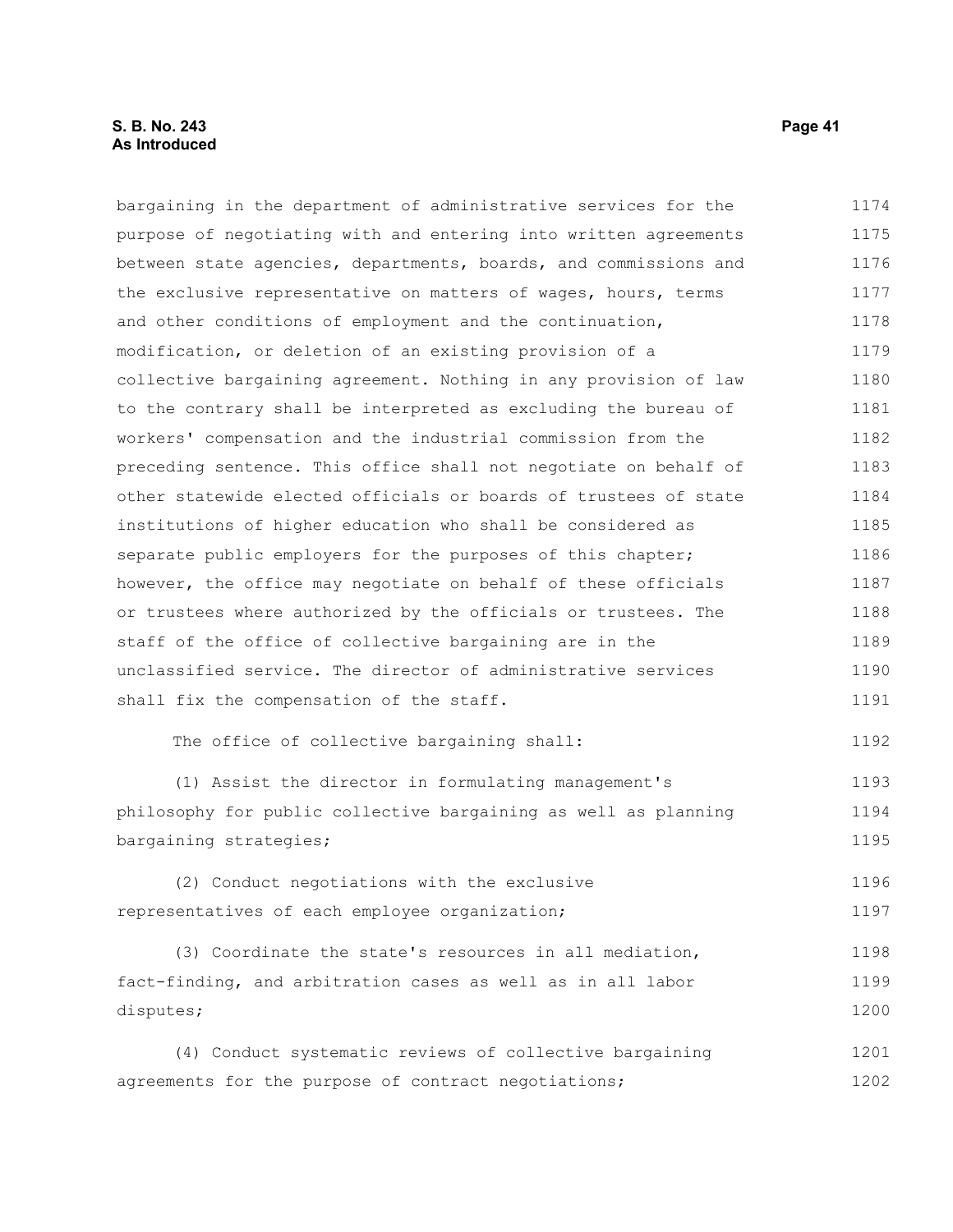(5) Coordinate the systematic compilation of data by all agencies that is required for negotiating purposes; (6) Prepare and submit an annual report and other reports as requested to the governor and the general assembly on the implementation of this chapter and its impact upon state government. **Sec. 5503.05.** The superintendent of the state highway patrol, with the approval of the director of public safety, may conduct training schools for prospective state highway patrol troopers. The training provided at the training schools shall include, but not be limited to, training in performing law enforcement duties and handling law enforcement matters without engaging in biased policing or status-based profiling as described in divisions (B) and (C) of section 2933.84 of the Revised Code. Training on the subject of biased policing and status-based profiling shall be consistent with the training specified in the rules adopted under section 109.805 of the Revised Code. The prospective troopers, during the period of their training and as members of the state patrol school, shall be paid a reasonable salary out of highway funds. The superintendent may furnish the necessary supplies and equipment for the use of the prospective troopers during the training period. The superintendent may establish rules governing the 1203 1204 1205 1206 1207 1208 1209 1210 1211 1212 1213 1214 1215 1216 1217 1218 1219 1220 1221 1222 1223 1224 1225 1226

qualifications for admission to training schools for prospective troopers and provide for competitive examinations to determine the fitness of the students and prospective troopers, not inconsistent with the rules of the director of administrative services. 1227 1228 1229 1230 1231

**Section 2.** That existing sections 109.73, 109.77, 109.79, 1232